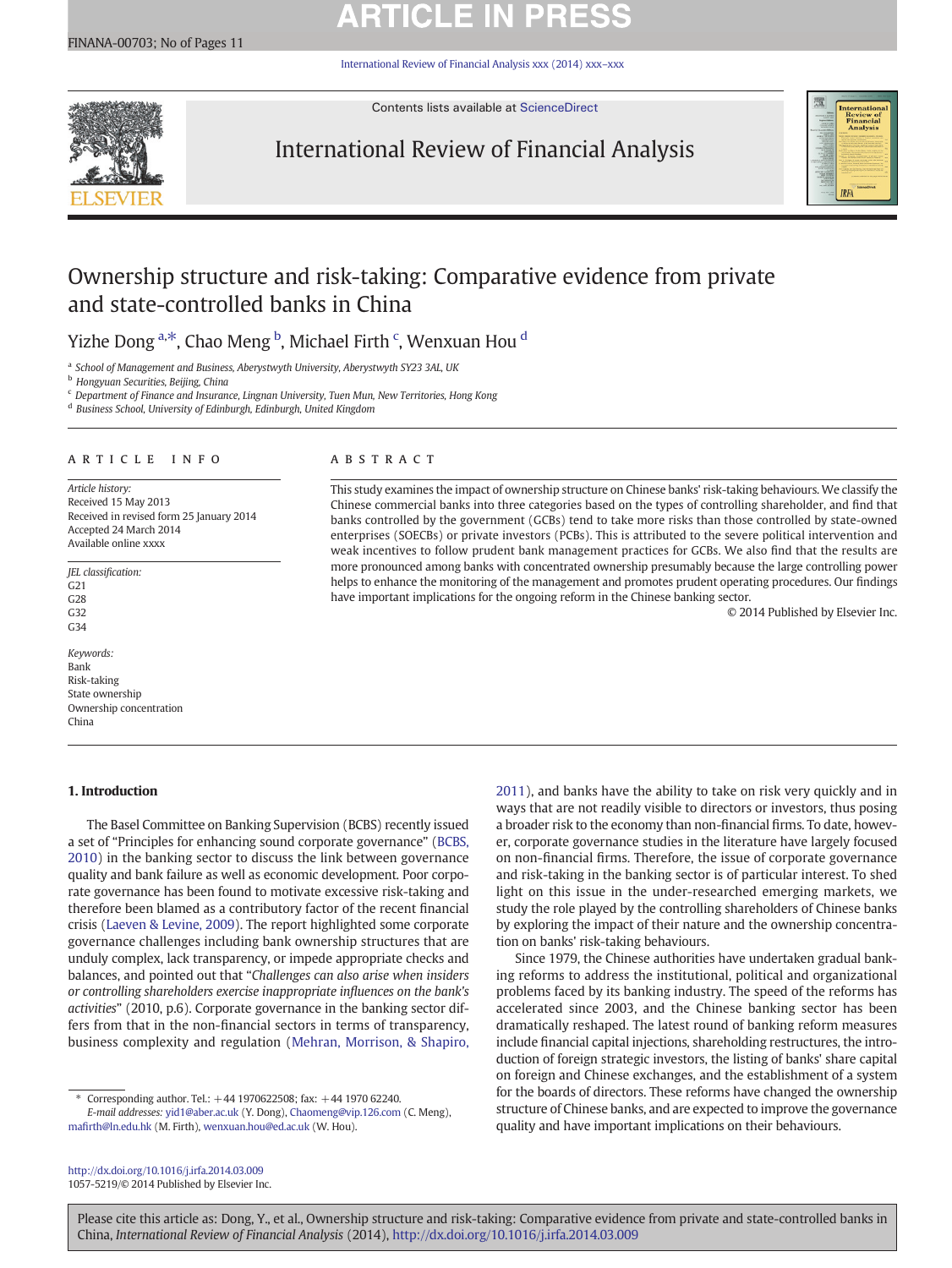In China and some other emerging market countries the banking sector operates under a two-tier ownership structure including stateowned banks and privately owned (domestic or foreign) banks. Both theoretical and empirical studies in the literature suggest that the performance and risk-taking behaviour of organizations depend on the identity of the controlling shareholders (i.e., the ultimate owners) (e.g., [Barry, Lepetit, & Tarazi, 2011; John, Litov, & Yeung, 2008](#page-9-0)). In terms of state ownership, political interference usually comes at the expense of corporate profitability because of politicians' deliberate policy of transferring resources to their supporters [\(Shleifer, 1998; Shleifer](#page-10-0) [& Vishny, 1986](#page-10-0)). This suggests that state-owned banks might be seen as vehicles for raising capital to finance projects with high social returns, but possibly high-risk and low-profit returns, or to provide finance to favoured groups such as state-owned enterprises (SOEs) ([Clarke, Cull,](#page-10-0) [& Shirley, 2005](#page-10-0)).<sup>1</sup> State-owned banks find it difficult to resist such harmful government interference, whereas private banks are more able to oppose it, and typically employ more sensible prudential lending policies and/or profit-maximizing strategies as a consequence [\(Shirley](#page-10-0) [& Nellis, 1991; Shleifer & Vishny, 1994\)](#page-10-0). Moreover, lower performance incentives [\(Shleifer & Vishny, 1997](#page-10-0)) and "soft" budget constraints [\(Sheshinski & Lopez-Calva, 2003\)](#page-10-0) in state-owned banks also result in excessive risk-taking and the misallocation of resources.

These theoretical inferences have been supported by some empirical evidence. For example, government-owned banks and large state ownerships are associated with lower efficiency [\(Bonin, Hasan, & Wachtel,](#page-9-0) [2005; Fries & Taci, 2005\)](#page-9-0), inferior long-term performance ([Berger,](#page-9-0) [Clarke, Cull, Klapper, & Udell, 2005](#page-9-0)), greater risk-taking [\(Angkinand &](#page-9-0) [Wihlborg, 2010; Iannotta, Nocera, & Sironi, 2007, 2013\)](#page-9-0), and less prudent lending behaviours ([Jia, 2009](#page-10-0)). However, there are also some contradictory results. State-controlled banks have also been found to be associated with less risk in Russia (Fungáč[ová & Solanko, 2009](#page-10-0)) and higher efficiency in India ([Bhattacharyya, Lovell, & Sahay, 1997](#page-9-0)) and Turkey [\(Isik & Hassan, 2002](#page-10-0)). [Altunbas, Gardener, Molyneux, and](#page-9-0) [Moore \(2001\)](#page-9-0) find little evidence that private banks are more efficient than state-owned ones in Germany. Overall, the results are not conclusive and little is known about the role of state controlling shareholders in Chinese banks' risk-taking behaviours.<sup>2</sup>

Besides the nature of the controlling shareholder, another important dimension of banks' ownership structure is ownership concentration [\(Iannotta et al., 2007](#page-10-0)). Opposite effects of ownership concentration on firm performance are predicted from theories from the literature. On the one hand, [Shleifer and Vishny \(1986\)](#page-10-0) and Admati, Pfl[eiderer, and](#page-9-0) [Zechner \(1994\)](#page-9-0) argue that concentrated ownership can overcome the free-rider problem and enhance firm performance by improving the monitoring of management. An agency problem is created when ownership is dispersed because atomistic shareholders bear the full cost of monitoring while reaping only a fraction of the benefits and therefore have less incentive to monitor the firms. On the other hand, other theoretical studies argue that large shareholders may exercise control rights to pursue private benefits at the cost to the minority shareholders ([La](#page-10-0) [Porta, Lopez de Silanes, & Shleifer, 1999; Shleifer & Vishny, 1997](#page-10-0)). Mixed empirical evidence is also documented in this literature. Concentrated ownership has been found to be associated with higher risks [\(Laeven & Levine, 2009](#page-10-0)), higher insolvency risk and greater return volatility [\(Haw, Ho, Hu, & Wu, 2010](#page-10-0)). In contrast, ownership concentration has been found to be associated with a lower level of risk-taking in Spanish commercial banks [\(Garcia-Marco & Robles-Fernández, 2008](#page-10-0)), better loan quality, lower asset risk and a lower insolvency risk [\(Iannotta et al., 2007\)](#page-10-0) and a lower non-performing loans ratio and

better capital adequacy ratio ([Shehzad, de Haan, & Scholtens, 2010](#page-10-0)). These differences may partially be attributed to the different settings which embed different institutional features from the various countries and regulatory regimes.

To perform our analysis, we hand collect the ownership information of 108 Chinese commercial banks over the period from 2003 to 2011. We regress the ownership structure characteristics, including the identity of the controlling shareholder and the ownership concentration and their interaction terms, on the bank's risk-taking proxies. We also incorporate other corporate governance characteristics as control variables including the independence of the risk committee chair and the proportion of female directors on the boards. We use three categories of ownership identity to reflect the nature of their largest shareholder: government-controlled banks (GCBs), SOE-controlled banks (SOECBs), and privately controlled banks (PCBs). For the ownership concentration, we use the Herfindahl index based on the ownership shares of the top ten shareholders and the percentage of shares held by the three largest shareholders. Our findings show that SOECBs tend to take less risk than GCBs. Unlike GCBs, SOECBs have greater incentives to pursue profit-maximizing strategies and exercise prudential lending practices. We also find that the effect of controlling shareholders on bank risk-taking depends on the ownership concentration. More specifically, concentrated ownership can reduce risk-taking in SOECBs and PCBs, but increase risk-taking in GCBs presumably because of their different objectives. Finally, consistent with [Aebi, Sabato, and Markus](#page-9-0) [\(2012\),](#page-9-0) we also find that the presence of the Chief Risk Officer (CRO) on the executive team and a greater number of female directors significantly reduce risk-taking.

We believe that our study makes an important contribution to the literature in several ways. First, it adds to the literature of banking governance by providing original evidence on the impact of two dimensions of ownership structure (i.e., controlling shareholder type and ownership concentration) on banks' risk-taking. Some related studies either focus on the nature of the bank [\(Barry et al., 2011; Forssbæck,](#page-9-0) [2011; Nichols, Wahlen, & Wieland, 2009\)](#page-9-0) or on the degree of ownership concentration ([Iannotta et al., 2013; Laeven & Levine, 2009; Sullivan &](#page-10-0) [Spong, 2007](#page-10-0)). To the best of our knowledge, this is the first study to address how the ownership concentration affects the role of controlling shareholders. Second, this study contributes to the growing literature on emerging markets by exploring the rapidly developing Chinese banking sector from the largest emerging market in the world. The existing Chinese banking literature mainly examines the determinants of banks' (accounting) performance or efficiency [\(Berger, Hasan &](#page-9-0) [Zhou, 2009; Fu & Heffernan, 2007, 2010; Kumbhakar & Wang, 2007;](#page-9-0) [Lin & Zhang, 2009; Zhang, Jiang, Qu, & Wang, 2013\)](#page-9-0), while our study focuses on the risk-taking behaviour of Chinese banks using three risk measure proxies, i.e., Z-score, non-performing loans, and the capital adequacy ratio. Finally, our findings have important implications for regulators and investors. Our findings suggest that the transfer of bank ownership from the government to marketized SOEs helps to improve the stability of the banking system.

The remainder of the paper is structured as follows. Section 2 introduces the institutional background of the Chinese banking sector. [Section 3](#page-2-0) develops our predictions on the impact of the controlling shareholders. [Section 4](#page-3-0) presents the research design. [Section 5](#page-5-0) provides the empirical results and [Section 6](#page-8-0) concludes.

# 2. Institutional background

Over the last thirty years, the Chinese authorities have implemented a series of significant reforms aimed at transforming the country's banking sector from policy-driven, wholly state-owned and monopolistic to market-oriented and competitive. One important aspect of the reform is the ownership restructuring of the Chinese banks through the introduction of foreign strategic investors, getting listed on stock exchanges, and sales of shares to domestic firms. These gradual reforms

 $^{\rm 1}$  [Firth, Lin, Liu, and Wong \(2009\)](#page-10-0) find evidence that political connections play a role in gaining access to bank finance in China.

 $^{\rm 2}$  There are a number of studies assessing the efficiency or other performance of the Chinese banking sector (e.g., [Fu & Heffernan, 2007; Shin, Zhang, & Liu, 2007; Berger et al.,](#page-10-0) [2009\)](#page-10-0), but they do not explore either banks' risk-taking behaviour or the role of controlling shareholders in banks.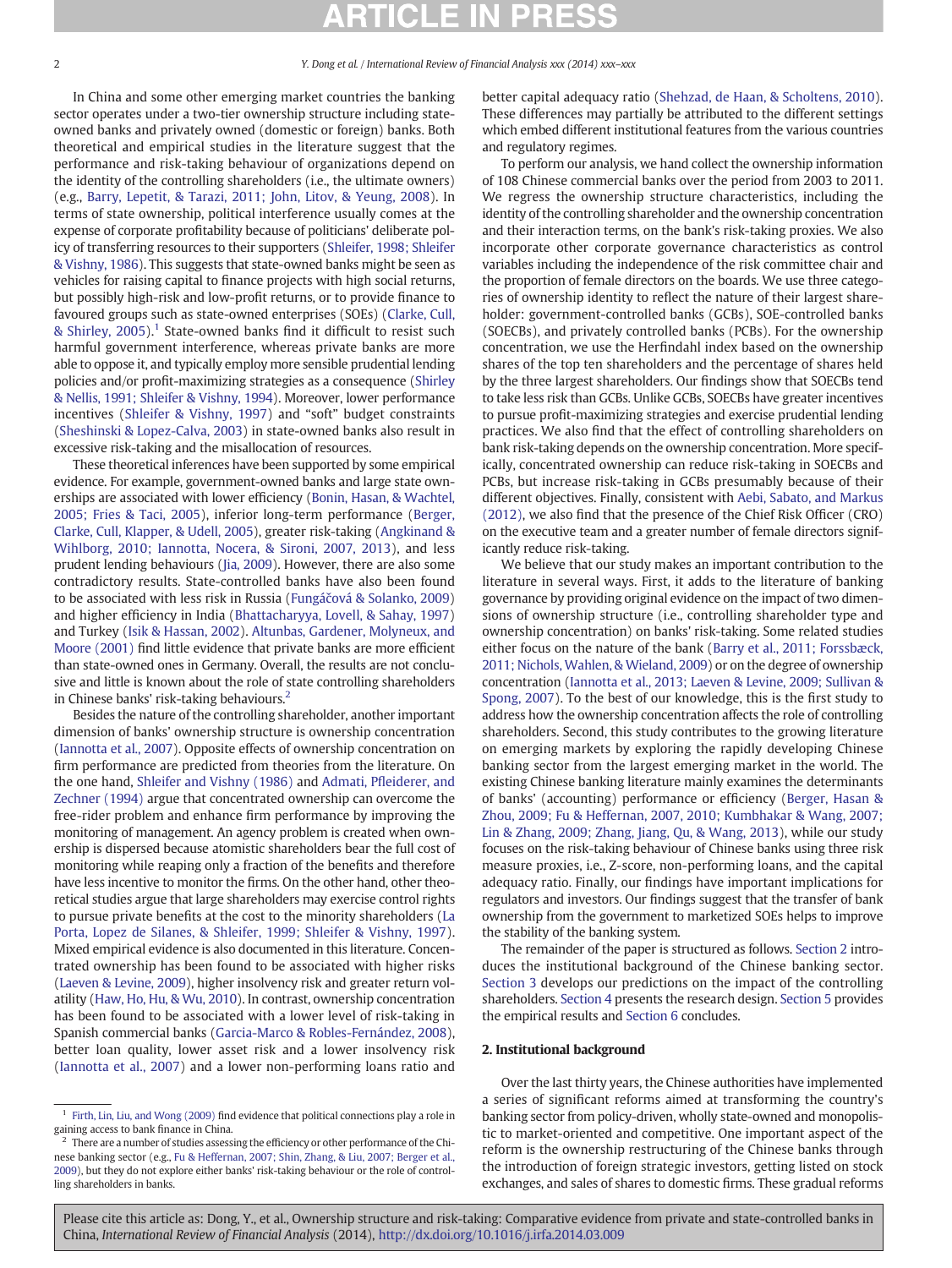<span id="page-2-0"></span>have created a banking sector with multiple categories of banking institutions operating in separate market segments with (generally) clearly delineated functions. According to the China Banking Regulatory Commission (CBRC), Chinese banks are classified into wholly stateowned policy banks, large-scale (state-owned) commercial banks, joint stock commercial banks (JSCBs), city commercial banks (CCBs), rural commercial banks (RCBs), locally incorporated foreign banks, and other financial institutions.

One of the main features of the Chinese banking sector is the dominance of the five largest state-owned commercial banks (SOCBs) (known as the Big Five): the Agricultural Bank of China (ABC), the Bank of China (BOC), the China Construction Bank (CCB), the Industrial and Commercial Bank of China (ICBC) and the Bank of Communications (BOCOM).3 One of the most important targets of the Chinese authorities is to establish sound corporate governance through the restructuring of the SOCBs. Starting in 2003, the Chinese authorities introduced a partial privatization strategy to encourage the Big Four (later the Big Five) to adopt the shareholding ownership structure. Under this strategy, two approaches were initially undertaken. The first was to sell strategic stakes to foreign investors and the second was to list the banks on foreign and Chinese exchanges. Although some portion of the shares of the Big Five have been transferred to domestic institutions, foreign investors and the public through these measures, the ultimate voting control of the banks remains with the state. Therefore, the government continues to exert significant influence over the lending practices and administration of these banks.

There are currently twelve JSCBs with national operating licences, representing the second tier of Chinese banks. Because the JSCBs were established more recently than the SOCBs, they are not burdened with any historical policy lending (in particular to those relating to nonperforming loans) and, therefore, tend to be more agile and responsive to market requirements. JSCBs' shares are distributed among the central government, the local government, SOEs, and private and foreign investors.<sup>4</sup> The ownership structure varies widely across JSCBs. In some, such as China Mingsheng Bank and China Zheshang Bank, the majority of the shares are owned by private investors, while in others the majority are held by the state or SOEs. JSCBs are allowed to offer a wide variety of banking services, including accepting deposits, extending loans, and providing foreign exchange and international transaction services. They also regularly finance small and medium enterprises (SMEs), which tend to be ignored by the Big Five.

Since 1995, city commercial banks (CCBs) have been created through the restructuring and consolidation of urban credit cooperatives (UCCs). They represent the third category of Chinese banks. Most were originally wholly owned or controlled by local government, the aim being to provide financial support for local economic development. However, since the new millennium, CCBs have gradually been transformed into (private) joint-equity corporations with a more diversified set of shareholders, including the treasuries of local governments, SOEs, private enterprises, foreign investors and individuals. However, local government is still the largest shareholder in many CCBs. As of 2011, we find that an average of 17.1% of the shares in CCBs was owned by local governments. Because of their smaller size, the CCBs have struggled to compete with the Big Five and the JSCBs. However, in recent years, they have made significant progress in upgrading their operational and managerial capabilities, as well as promoting innovative products and technologies. They have gradually nurtured their own brands and corporate cultures, and have begun to play a pivotal role in underpinning the development of small and micro-enterprises and the consumer finance business.

Starting in 2003, the authorities restructured rural credit cooperatives (RCCs) into rural commercial banks (RCBs). Over the past few years of development, RCBs have gradually been transformed from policy-driven, rural businesses into market-oriented, urban ones. Following rapid expansion in recent years, there were 212 RCBs operating in China at the end of 2011, valued at RMB 4.25 trillion, and accounting for 3.75% of the total banking institution assets in the country [\(CBRC, 2011\)](#page-10-0).

Prior studies on Chinese bank ownership structure have generally focused on three types of banks in China, namely state-owned commercial banks (SOCBs), joint stock commercial banks (JSCBs) and city commercial banks (CCBs) (e.g., [Garcia-Herrero, Gavila, & Santabarbara,](#page-10-0) [2009; Jia, 2009; Lin & Zhang, 2009\)](#page-10-0). However, there are some problems with this classification. For example, China Everbright Bank and China Mingsheng Bank are both categorized as JSCBs, but their ownership structures are very different. The majority of the shares in the former are held by the central government and SOEs, while the latter is fully owned by private investors. In other words, the issued shares could be held by state and private shareholders, or among private ones only, and therefore the category of JSCBs fails to reflect the difference in the presence or the influence of state shareholders. To address this issue, we classify the banks based on the nature of the largest shareholders, which is defined as the controlling shareholders who tend to dominate the bank's decision-making and control the bank's property by virtue of their superior control rights (See [Chen, Firth, & Xu, 2009\)](#page-10-0). We classify the Chinese commercial banks into 3 types, namely GCBs, SOECBs, and PCBs. The GCBs are banks whose largest shareholders are government agencies, such as central or local government, government bureaus, or state asset operating companies. The SOECBs have SOEs as their largest shareholders. The PCBs' largest shareholders are private firms, foreign financial institutions or individuals. Unlike the government agencies, SOEs and private firms are profit-making entities. Our ownership classification better reflects the institutional features of the Chinese banking sector, and in particular captures the influence of the prevailing staterelated shareholders in China.

# 3. Hypothesis development

# 3.1. Government-controlled banks

For historical reasons, a large proportion of Chinese commercial banks are owned or controlled by the state, either directly through central or local government agencies or indirectly through marketized SOEs. These two types of state controls are likely to have different impacts on Chinese banks, in particular on their risk-taking behaviour. When government agencies are the controlling shareholders of a bank, its board of directors and senior officers will generally be appointed or approved by the government.<sup>5</sup> Moreover, the promotions and rewards granted to this type of bank's senior managers largely depend on how well they carry out the instructions of the central or local government, and less on the creation of bank value [\(Cao,](#page-9-0) [Lemmon, Tian, & Pan, 2011; Chen et al., 2009](#page-9-0)). The officials do not bear the consequences of any inappropriate decisions they make. Therefore, senior officers have less incentive to monitor the banks and may not fully comply with prudent bank management practices. The strategies and operations of government-controlled banks are more likely to be subject to political intervention as they generally serve as policylending conduits for the government to provide loans to SOEs.<sup>6</sup> Thus, the incentives to follow prudential risk management rules and to adhere to commercial objectives are weak for GCBs.

<sup>&</sup>lt;sup>3</sup> BOCOM used to be classed as a JSCB. However, it is much larger than the other JSCBs, and its share ownership is spread among different state-owned entities. Therefore, in 2006, the CBRC redefined it as a SOCB. Thus, it joined the other four big state-owned banks (previously known as "the Big Four") to form "the Big Five". For consistency, we treat BOCOM as a SOCB rather than a JSCB throughout the entire period of our study.

<sup>&</sup>lt;sup>4</sup> SOEs generally invest in JSCBs purely for the expected returns (i.e., dividends and capital gains) and do not engage in management activities.

 $5$  The senior bank officers of government-controlled banks are generally members of the Chinese Communist Party. They are also likely to rank highly in the Chinese government's hierarchy ([Martin, 2012](#page-10-0)).

<sup>6</sup> According to Article 34 of the Commercial Banking Law, a commercial bank shall conduct its loan business in accordance with the need for the development of the national economy and social progress under the guidance of the state industrial policy.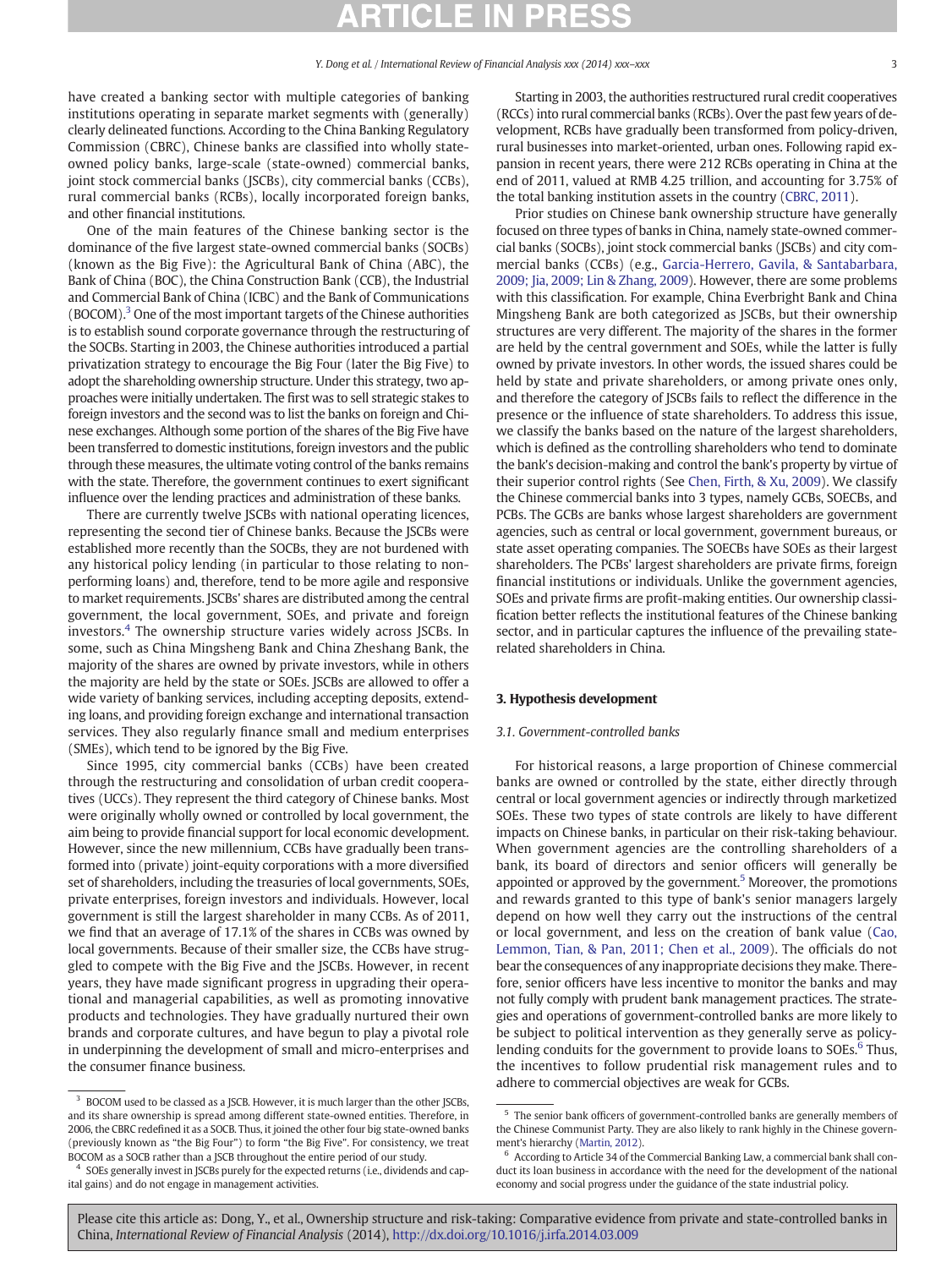<span id="page-3-0"></span>We find that the total loans issued by Chinese banks grew by 95.3% hitting a record high of RMB 9590 billion in 2009 as part of the Chinese economic stimulus programme and the majority of these bank loans were lent by the state-controlled commercial banks and driven mainly by the policy directives of the central and local governments ([CBRC,](#page-9-0) [2010](#page-9-0)). As [Greenwald and Stiglitz \(1993\)](#page-10-0) point out, the granting of enormous policy-directed loans during an economic downturn is likely to increase the riskiness of state-controlled banks. Furthermore, government-controlled commercial banks generally enjoy the advantage of either implicit or explicit financial and regulatory support from the government [\(Faccio, Masulis, & McConnell, 2006](#page-10-0)). For example, we find that as part of its efforts to rescue the major state-owned banks, the State Council transferred around 1245 billion Yuan in nonperforming loans from the Big Five banks to asset management companies set up by the government during 2003–2005 ([Okazaki, 2007](#page-10-0)). This governmental protection encourages bankers to take excessive risks as the losses and excess costs are invariably covered by the government [\(Demirgüç-Kunt & Detragiache, 2002\)](#page-10-0).

# 3.2. SOE-controlled banks

SOE controlling shareholders are different from government controlling shareholders in many respects. First, SOECBs are more empowered and have greater autonomy as there is less interference from the government [\(Martin, 2012](#page-10-0)). Unlike the case of government controlled banks, the board of directors and senior officers of SOECBs are appointed by SOE controlling shareholders rather than being directly appointed by the organization department of the Communist Party. Chinese SOEs have become market-oriented and are now responsible for their own gains and losses after the third round of reforms [\(Delios,](#page-10-0) [Wu, & Zhou, 2006\)](#page-10-0). Thus, SOE controlling shareholders are motivated to appoint good managers and to monitor them to ensure that banks they control operate in a safe and sound manner. Second, SOECBs have strong financial constraints and do not receive as much financial support from the state as government-controlled banks. Therefore, they have greater incentives to pursue profit-maximizing strategies and to exercise prudential lending standards than do GCBs. Finally, SOECBs generally adopt a performance-related compensation system, with the top executives given sufficient incentives to do a good job through monetary rewards. In 2011, for example, the annual report of China CITIC bank, a SOECG, shows an annual CEO remuneration of 49.618 million Yuan, 4.5 times higher than the CEO annual remuneration in ICBC, the biggest government controlled bank.

# 3.3. Private-controlled banks

The third type of controlling shareholder is a private shareholder. Generally, banks controlled by private shareholders (PCBs) are more profit-motivated than either of the previous two types (GCB and SOECB). Private controlling shareholders are likely to select senior managers with a detailed knowledge of the banking industry and the capability to maximize the wealth of the shareholders. Moreover, unlike SOECBs or GCBs, PCBs can face the threat of a hostile takeover or the possibility of bankruptcy because of the lack of implicit government guarantees. These traits provide a natural incentive for the managers of private banks to install more efficient and prudent operating procedures than may be seen in the state-owned counterparts ([Berglöf &](#page-9-0) [Roland, 1998; Sheshinski & Lopez-Calva, 2003\)](#page-9-0). However, PCBs may still allocate loans and resources in ways that deviate from optimal business practices. They may also face pressure from their private shareholders to provide preferential treatment to their companies, families and/or related companies.<sup>7</sup>

## 3.4. Ownership concentration

We argue that the degree of ownership concentration also has a significant impact on banks' risk-taking behaviour. Ownership concentration refers to the distribution of the ownership among different institutions and individuals and is related to shareholders' controlling power. Previous literature (e.g., [Azofra & Santamaría,](#page-9-0) [2011; Iannotta et al., 2007; Shehzad et al., 2010](#page-9-0)) suggests that the ownership concentration could significantly affect a bank's performance and riskiness. According to [Shleifer and Vishny \(1986\)](#page-10-0) and [Edwards and Nibler \(2000\),](#page-10-0) concentrated ownership enhances corporate control by improving the monitoring of management. Moreover, dispersed ownership may prevent efficient decision-making ([Shehzad](#page-10-0) [et al., 2010\)](#page-10-0) and create a free-rider problem in corporate control [\(Gorton & Schmid, 1999](#page-10-0)). However, greater ownership concentration may not reduce a bank's riskiness because the interests of the large shareholders may conflict with those of the minority ones ([Gomes &](#page-10-0) [Novaes, 2005](#page-10-0)).

# 4. Research design

# 4.1. Data and sample selection

To investigate the impact of ownership structure on banks' risktaking, we construct our sample from two sources. We hand-collect the detailed information about the banks' ownership structures and corporate governance, such as the percentage of ownership held by the top ten shareholders or the independence of the risk committee, from the banks' annual reports. $8$  The bank-specific accounting data are extracted from the BankScope database and from the banks' annual reports. After eliminating observations with missing values, our final sample comprises 667 yearly observations covering 108 Chinese commercial banks over the period from 2003 to 2011. The sample includes the five large SOCBs, 12 JSCBs, 84 CCBs, and 7 RCBs, and represents about 74% of the total assets of Chinese banking institutions at the end of 2011. We explore two major dimensions of ownership structure, namely owner identity and ownership concentration. These two categories of ownership measures incorporate both the owners' incentives and the controlling power of shareholders. [Table 1](#page-4-0) shows the ownership structures of the banks in our sample over the period 2003–2011. Based on the detailed ownership data, we categorize the banks based on the identity of the controlling (largest) shareholder into three types, namely 349 banks controlled by the state (GCBs), 170 banks controlled by the SOEs (SOECBs), and 148 controlled by private shareholders (PCBs).

### 4.2. Empirical models

We employ three proxies to measure the risk-taking of Chinese banks. The Z-score, proposed by [Boyd and Graham \(1986\),](#page-9-0) equals the return on assets (ROA) plus the capital to assets ratio (E/A) divided by the standard deviation of asset returns ( $\sigma$ (ROA)). It measures the distance to default since it is the inverse of the probability that losses exceed bank capital (i.e., prob ( $-ROA < E/A$ )). A higher Z-score indicates that a bank is more stable and less risky. Since the Z-score is highly skewed, we use its natural logarithm to smooth out the skewness [\(Laeven & Levine, 2009](#page-10-0)). The Z-score is commonly used in literature to measure bank risk (e.g., [Angkinand & Wihlborg, 2010; Barry et al.,](#page-9-0) [2011; Demirgüç-Kunt & Huizinga, 2013; Laeven & Levine, 2009\)](#page-9-0).

 $^7\,$  Some of the private shareholders or related companies are SMEs, which generally are hard to appraise, light on assets and quick to capsize when economic winds change. Therefore, they are perceived as higher risk than larger companies such as SOEs [\(Martin, 2012\)](#page-10-0).

<sup>&</sup>lt;sup>8</sup> In recent years, most Chinese commercial banks have complied with the People's Bank of China's (PBOC) 2002 Provisional Rules on Information Disclosure of Commercial Banks, which require banks to disclose financial statements and provide information on their corporate governance and risk management activities in the annual reports. The annual reports are either published on the banks' websites or are available upon request.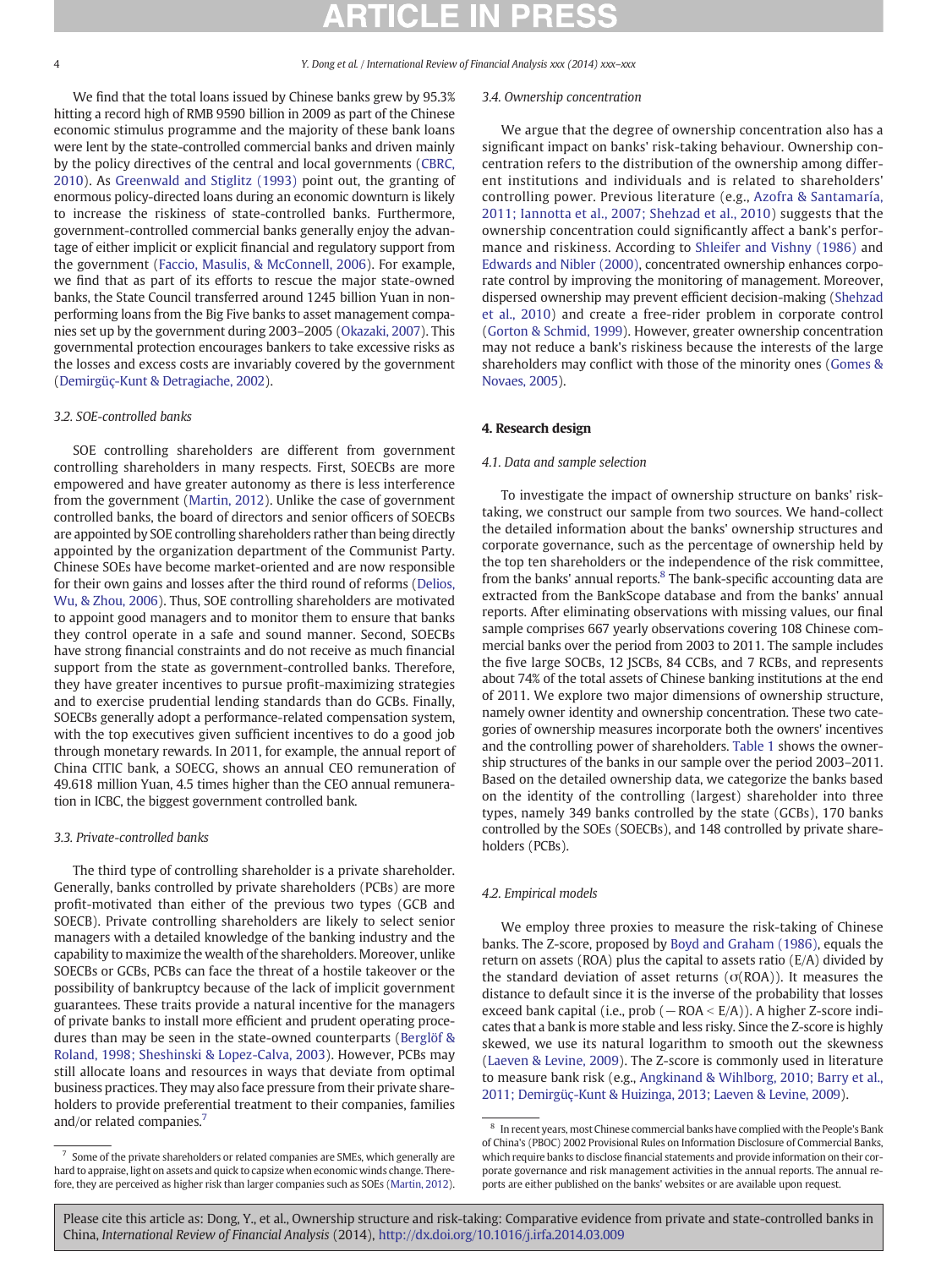### <span id="page-4-0"></span>Table 1

The ownership structure of Chinese banks, 2003–2011.

|                                      |        | State control (Obs. 349) |        | SOE control (Obs. 170) |        | Private control (Obs. 148) |        |        | ALL (Obs. 667) |               |        |        |                      |                  |        |     |
|--------------------------------------|--------|--------------------------|--------|------------------------|--------|----------------------------|--------|--------|----------------|---------------|--------|--------|----------------------|------------------|--------|-----|
|                                      | Mean   | <b>SD</b>                | Min    | Max                    | Mean   | <b>SD</b>                  | Min    | Max    | Mean           | <b>SD</b>     | Min    | Max    | Mean                 | -SD              | Min    | Max |
| Largest shareholder                  |        | 0.2730 0.2230 0.042      |        |                        | 0.2279 | 0.1549                     | 0.0644 | 0.87   | 0.1802         | 0.1687        | 0.0481 |        | 0.9075 0.2409        | 0.1993 0.042     |        |     |
| Second shareholder                   |        | 0.1085 0.0761 0          |        | 0.5                    | 0.1287 | 0.0563                     | 0.0459 | 0.2667 | 0.0959         | 0.0454        | 0.0054 | 02267  | 0.1109               | 0.0665 0         |        | 0.5 |
| Third shareholder                    |        | 0.0679 0.0338 0          |        | 0.1935                 | 0.0795 | 0.0382                     | 0.0125 | -02    | 0.0728         | 0.035         | 0.0049 | 0.1778 | 0.0720               | 003550           |        | 0.2 |
| Ownership of top three shareholders  |        | 0.4495 0.2255            | 0.0707 |                        |        | 0.4362 0.1789              | 0.1616 | 0.9785 | 0 3490         | 0.1653 0.1269 |        | 0.9194 |                      | 0.4238 0.2058    | 0.0707 |     |
| HHI                                  |        | 0.1593 0.2138            | 0.0033 |                        | 0.1166 | በ 1251                     | 0.0141 | 0.7598 | 0.0936         | 0.1549        | 0.0097 | 08237  | 0.1338               | 0.1842           | 0.0033 |     |
| Total ownership by all block holders | 0.5401 | 0.2379 0                 |        |                        | 0.5253 | 0.2258                     | 0.0644 |        | 0.4623         | $0.2315$ 0    |        | 0.9075 | $0.519$ <sup>-</sup> | $0.2352 \quad 0$ |        |     |
| No. of blockholders                  |        | 4.0516 2.3825 0          |        | 10                     | 4.0647 | .8024                      |        | 9      | 4.3378         | 2.5270 0      |        | 10     | 4.1184               | 2.2867 0         |        | 10  |

Notes: This table shows the percentage of a bank's share capital owned by the largest, second largest, and largest, and largest three shareholders. HHI is the Herfindahl index, which is based on the ownership held by the ten largest shareholders of the bank. Blockholders are defined as shareholders that hold 5% or more of the shares of a bank.

We also use the non-performing loan ratio and the capital adequacy ratio (CAR) by following [Demirgüç-Kunt, Detragiache, and Tressel](#page-10-0) [\(2006\)](#page-10-0), [Shehzad et al. \(2010\)](#page-10-0), and [Delis and Kouretas \(2011\)](#page-10-0). The non-performing loan ratio, calculated as the ratio of non-performing loans to total loans, reflects the quality of a bank's assets.<sup>9</sup> Because non-performing loans cause losses for banks, a higher non-performing loan ratio is associated with higher credit risk [\(Delis & Kouretas,](#page-10-0) [2011\)](#page-10-0). The capital adequacy ratio (CAR) is the ratio of a bank's capital to its risk-weighted assets. The level of bank equity provides a cushion against its portfolios' losses and financial distress, therefore, the CAR is closely related to a bank's insolvency risk (see [Berger & Mester, 1997;](#page-9-0) [Hughes & Mester, 2012; Mester, 1997](#page-9-0)). Moreover, lower capitalization also reflects more severe agency problems between shareholders and managers, and implies higher-risk bank strategies ([Shehzad et al.,](#page-10-0) [2010](#page-10-0)).

To examine the impact of ownership structure and risk managementrelated governance factors on the risk-taking of banks in China, we use the following model $10$ :

$$
BRT_{it} = \alpha + \beta_1 \text{SOECB}_{it} + \beta_2 PCB_{it} + \gamma \text{CONC}_{it} + \sum_{k} \delta_k \text{CONTROL}_{it}^k + \epsilon_{it}
$$
\n(1)

where the dependent variable BRT is one of the three bank risk-taking measures: the natural logarithm of the Z-score (LnZ-score), the nonperforming loan ratio (NPL), or the risk-weighted CAR. The dummy variable SOECB is set equal to 1 for SOE-controlled banks where the controlling shareholders are SOEs and 0 otherwise. PCB is set equal to 1 for private-controlled banks where the controlling shareholders are private entities or individuals, and 0 otherwise. The government controlled banks (GCBs) serve as the benchmark and omitted category. Because they can obtain political and financial support in the event of a financial crisis, we hypothesize that GCBs would take more risks than other types of banks. We therefore expect the coefficients on SOECG and PCB to be significantly positive in the regression models of Z-score and CAR regressions, and significantly negative in the regression model of non-performing loan ratios. CONC denotes one of the two measures of ownership concentration, namely the ownership Herfindahl–Hirschman index (HHI) or the top three shareholders' concentration ratio (CR3). The HHI equals the sum of the squared ownership shares of the ten largest shareholders of the bank [\(Demsetz &](#page-10-0) [Lehn, 1985; Hou, Lee, Stathopoulos, & Tong, 2013](#page-10-0)). The higher is the value of the Herfindahl index, the more concentrated is the ownership of the bank. The CR3 variable is defined as the sum of the percentage of shares owned by the largest three shareholders and is used as an alternative ownership concentration measure for robustness checks [\(Demsetz & Villalonga, 2001; Omran, 2009\)](#page-10-0).

CONTROL denotes a set of control variables including governance, bank-specific, and macroeconomic variables that may affect a bank's risk-taking behaviour. We incorporate a dummy variable to capture whether the bank's chief risk officer (CRO), who oversees all relevant bank risk, is a member of the executive team and, if so, we expect them to have greater authority and influence to reduce the amount of risk a bank takes [\(Aebi et al., 2012; Mongiardino & Plath, 2010](#page-9-0)). We define the risk management committee independence based on whether the committee chair is an independent board member [\(Aebi](#page-9-0) [et al., 2012; Ellul & Yerramilli, 2013](#page-9-0)), and expect the independent status could enhance the transparency of the bank's risk management information. We also use the proportion of female directors on a bank's board to explore whether a higher representation of female directors could reduce the amount of risk a bank takes (e.g., [Almazan & Suarez,](#page-9-0) [2003; Berger, Kick & Schaeck, 2014; Fields, Fraser, & Subrahmanyam,](#page-9-0) [2012; Pathan, 2009](#page-9-0)).

With regard to other control variables, bank size is measured by the natural logarithm of the bank's total assets ([Delis & Kouretas, 2011;](#page-10-0) [Laeven & Levine, 2009](#page-10-0)). Large banks could be less risky due to their greater ability to diversify risk across product lines or could be more risky due to the implicit assumption that they are "too-big-to-fail" [\(Brown & Dinç, 2011; Demirgüç-Kunt & Huizinga, 2013\)](#page-9-0). The cost-toincome ratio, defined as the ratio of total expenses to operating income (interest and non-interest income), reflects operations both on and off the balance sheet. It is expected to be negatively related to a bank's risk because less efficient banks are likely to take on greater risk to generate profits ([Agoraki, Delis, & Pasiouras, 2011; Boyd, Gianni, &](#page-9-0) [Jalal, 2006\)](#page-9-0). The ratio of total loans to total deposits assesses the extent to which customer loans are financed by customer deposits, and is related to the bank's liquidity. As diversification may be related to a bank's risk level, we control for the banks' diversification activities using [Laeven and Levine's \(2007\)](#page-10-0) asset diversity measure (as defined in the Appendix). [Berger et al. \(2009\)](#page-9-0) and [Hasan and Xie \(2012\)](#page-10-0) suggest that foreign strategic investment improves the corporate governance of Chinese banks and reduces their risk-taking. We use a dummy variable to capture whether a bank has foreign strategic investment and expect that it will help the bank to control its risk. At the macroeconomic level, we include the real GDP growth rate to control for the general economic environment in China over the sample period, and a dummy variable of financial crisis (years 2008–2011) to capture the impact of the recent financial crisis [\(Aebi et al., 2012; DeYoung, Peng, & Yan, 2013](#page-9-0)). The Appendix presents a summary of the variable definitions and data sources. In addition to the OLS regression estimation, we also use the two-step system generalized method of moment (GMM) estimation to address the possible endogeneity problems as a robustness check.

 $9\,$  According to the five-category loan classification system that was adopted by Chinese banks in 2002, performing loans include normal and special mention loans and nonperforming loans consist of sub-standard, doubtful and loss loans.

 $10$  The models are estimated by using ordinary least squares (OLS). However, we also employ the system Generalised Method of Moments (GMM) to address potential endogeneity problems in robustness checks. Details of the GMM estimation results are given in [Section 5.2.](#page-7-0)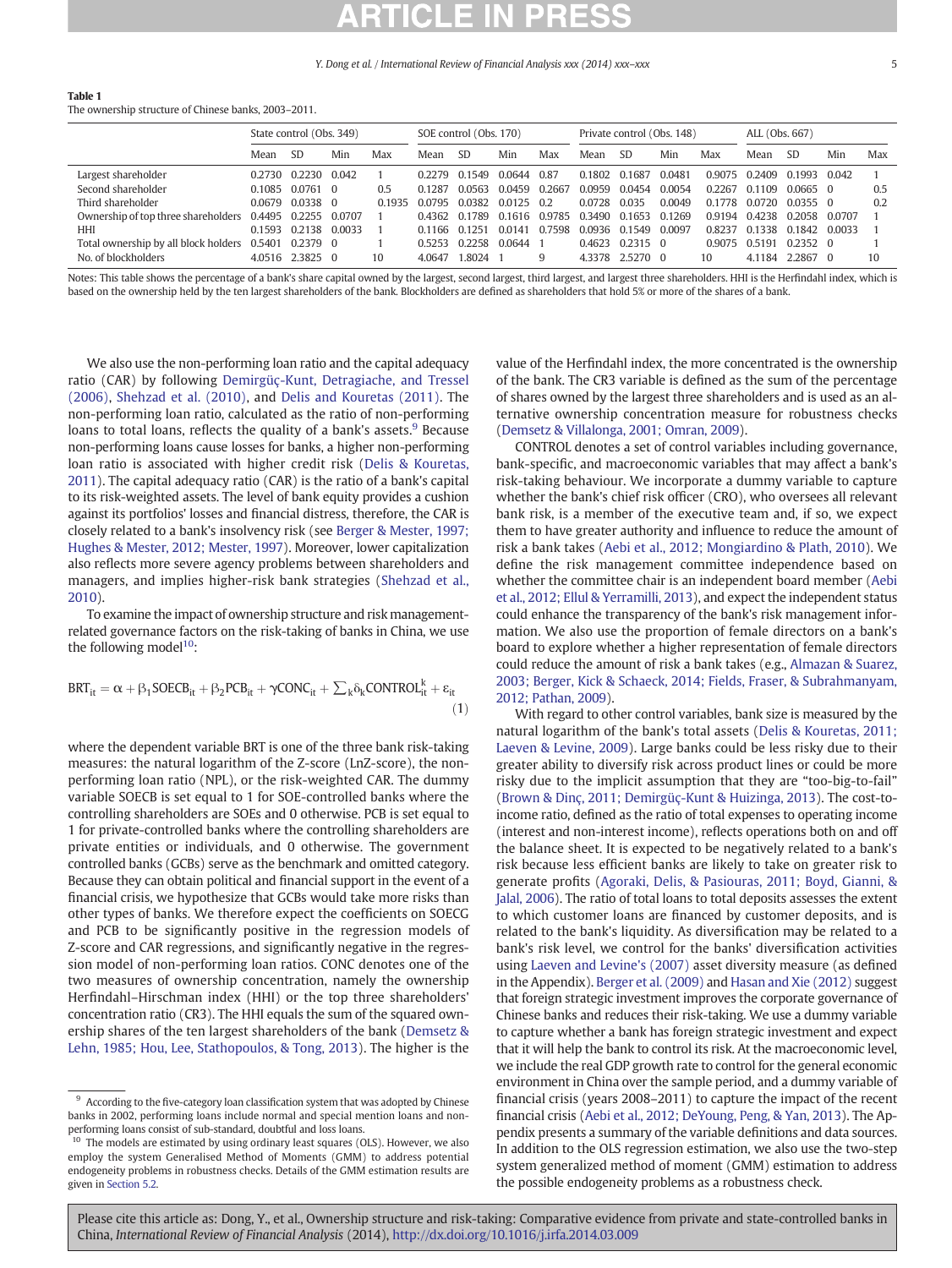<span id="page-5-0"></span>We also argue that the role played by the various types of controlling shareholders in banks' risk-taking behaviours is conditional on their power and their incentives as reflected by the ownership concentration, i.e., the types of controlling shareholder affect the relation between risktaking and the degree of ownership concentration. To explore this issue, we use the following regression model:

$$
BRT_{it} = \alpha + \beta_1 \text{SOECB}_{it} + \beta_2 PCB_{it} + \gamma_1 CONC_{it} + \gamma_2 CONC_{it} \times SOECB_{it} + \gamma_3 CONC_{it} \times PCB_{it} + \sum_k \delta_k CONTROL_{it} + \epsilon_{it}
$$
\n(2)

where two interaction terms are incorporated in the model as the products of the ownership concentration (CONC) with the ownership type dummy variables SOECB and PCB, respectively. Other variables are as defined previously. If the coefficients of the interaction terms,  $\gamma_2$  and  $\gamma_3$ , are statistically significant, this will suggest that the impacts of ownership concentration on risk-taking varies across ownership type.

Finally, we explore whether the ownership of the largest shareholder has a non-monotonic impact on the bank's risk-taking activity. On the one hand, a controlling shareholder with a greater proportion of shares in a bank would have a stronger incentive and more power to monitor the management and thus reduce the amount of risk the bank takes. On the other hand, the dominant shareholder makes it possible to expropriate funds from its controlled bank and increase the risks of the bank. In addition, some studies in the literature argue that ownership concentration above a certain level would allow larger shareholders to become entrenched and expropriate the wealth of minority shareholders (e.g., [Chen, Firth, & Rui, 2006; Gul, Kim, & Qiu, 2010; Loderer](#page-10-0) [& Martin, 1997; Wei, Xie, & Zhang, 2005\)](#page-10-0). Therefore, there could be a non-linear relation between ownership concentration (ownership held by the largest shareholder) and bank risk-taking. To explore such possibilities, we use the following regression model:

$$
\begin{aligned} BRT_{it} = \alpha + \beta_1 GCO_{it} + \beta_2 SOECO_{it} + \beta_3 PCO_{it} + \beta_4 GCO_{it}^2 + \beta_5 SOECO_{it}^2 \\ &+ \beta_6 PCO_{it}^2 + \sum_k \delta_k CONTROL_{it}^k + \epsilon_{it} \end{aligned} \tag{3}
$$

where GCO, SOECO and PCO represent the percentage of shares held by the controlling shareholders in GCBs, SOECBs, and PCBs respectively. If

### Table 2

Summary sample statistics.

the coefficients of the square terms of each the ownership variables,  $\beta_4$ ,  $\beta_5$  and  $\beta_6$ , are statistically significant, this would suggest a nonlinear effect of ownership of controlling shareholders.

# 4.3. Descriptive statistics

[Table 2](#page-6-0) shows summary statistics for the variables that are used in the study. The mean (median) of Z-score is 14.73 (12.24) which is comparable with the figure given by [Zhang, Wang, and Qu \(2012\).](#page-10-0) The mean (median) NPL ratio is 2.62% (1.46%), with a large degree of variation across banks. The capital adequacy ratio ranges from 52.15% to −21.70%, with an average of 11.52%. Regarding the ownership variables, the average value of the state-controlled banks is 0.5232, indicating that the state is the largest single shareholder in about 52.32% of cases. In our sample, 25.49% and 22.18% of banks are controlled by SOEs and private companies, respectively. 29.53% of our sample banks have a strategic foreign investment. The mean (median) of the Herfindahl index is 0.1393 (0.0700). The mean (median) of the percentage of shares owned by the top three shareholders is 42.4% (37.46%), indicating a strong ownership concentration in the Chinese banking sector. With regard to the control variables, we find that 12.14% of the banks in our sample have a CRO in their executive team. This figure is comparable to the figure reported in [Aebi et al. \(2012\)](#page-9-0) using U.S. data. About 17.69% of the banks in our sample have an independent risk committee. The proportion of the female directors are about 10%, which are slightly higher than those of U.S. bank holding companies as reported in [Pathan](#page-10-0) [and Faff \(2013\)](#page-10-0). Finally, only 4.4% of banks in our sample are listed on stock exchanges (Table 2).

### 5. Empirical analysis

# 5.1. OLS estimation results

[Table 3](#page-6-0) presents the regression results from using the natural logarithm of the Z-score as the dependent variable (a higher value of the Z-score indicates less risk-taking). All the models are estimated by ordinary least squares (OLS) techniques with clustering at the bank level. Robust standard errors are used to correct potential heteroskedasticity and potential time series autocorrelation within each bank. Column 1 reports the results of Eq. [\(1\)](#page-4-0). The coefficients on

|                                                                | Mean    | Median  | STDEV. | Min.      | Max.    |
|----------------------------------------------------------------|---------|---------|--------|-----------|---------|
| Z-score                                                        | 14.7296 | 14.2411 | 5.4247 | 0.0400    | 36.6580 |
| Non-performing loan ratio (NPL ratio)                          | 0.0262  | 0.0146  | 0.0359 | 0.0000    | 0.3066  |
| Capital adequacy ratio (CAR)                                   | 0.1152  | 0.1162  | 0.0508 | $-0.2170$ | 0.5215  |
| Bank size (LnTA)                                               | 4.8673  | 4.6654  | 0.7927 | 3.3287    | 7.1760  |
| Cost/income (EFFICIENCY)                                       | 0.6048  | 0.5986  | 0.0935 | 0.32038   | 1.0738  |
| Asset diversity (ADIV)                                         | 0.6468  | 0.6359  | 0.1864 | $-0.0553$ | 1.0000  |
| Loans/deposits (TL/TD)                                         | 0.6478  | 0.6667  | 0.1178 | 0.2062    | 0.9259  |
| Listed bank (LIST)                                             | 0.0439  | 0.0000  | 0.0778 | 0.0000    | 1.0000  |
| Economic growth (GDP)                                          | 0.1070  | 0.1040  | 0.0170 | 0.0920    | 0.1420  |
| Post-global financial crisis (Post-GFS)                        | 0.6192  | 1.0000  | 0.4859 | 0.0000    | 1.0000  |
| Government-controlled banks (GCBs)                             | 0.5232  | 1.0000  | 0.4998 | 0.0000    | 1.0000  |
| SOE-controlled banks (SOECBs)                                  | 0.2549  | 0.0000  | 0.4369 | 0.0000    | 1.0000  |
| Private controlled banks (PCBs)                                | 0.2218  | 0.0000  | 0.4158 | 0.0000    | 1.0000  |
| Foreign strategic investment (FSI)                             | 0.2953  | 0.0000  | 0.4565 | 0.0000    | 1.0000  |
| Ownership ratio of the government-controlled ownership (GCO)   | 0.2730  | 0.0700  | 0.2230 | 0.042     |         |
| Ownership ratio of the SOE-controlled shareholders (SOECO)     | 0.2279  | 0.0000  | 0.1549 | 0.0644    | 0.87    |
| Ownership ratio of the Privately controlled shareholders (PCO) | 0.1802  | 0.0000  | 0.1802 | 0.1687    | 0.0481  |
| Ownership Herfindahl index (HHI)                               | 0.1339  | 0.0731  | 0.1842 | 0.0033    | 1.0000  |
| Ownership concentration ratio (CR3)                            | 0.4240  | 0.3746  | 0.2061 | 0.0070    | 1.0000  |
| CRO on executive team (CRO)                                    | 0.1214  | 0.0000  | 0.3268 | 0.0000    | 1.0000  |
| Independent risk committee (IRMC)                              | 0.1769  | 0.0000  | 0.3819 | 0.0000    | 1.0000  |
| % female directors (FEMALE)                                    | 0.0977  | 0.0800  | 0.0927 | 0.0000    | 0.4286  |

Note: all variables are defined in the Appendix.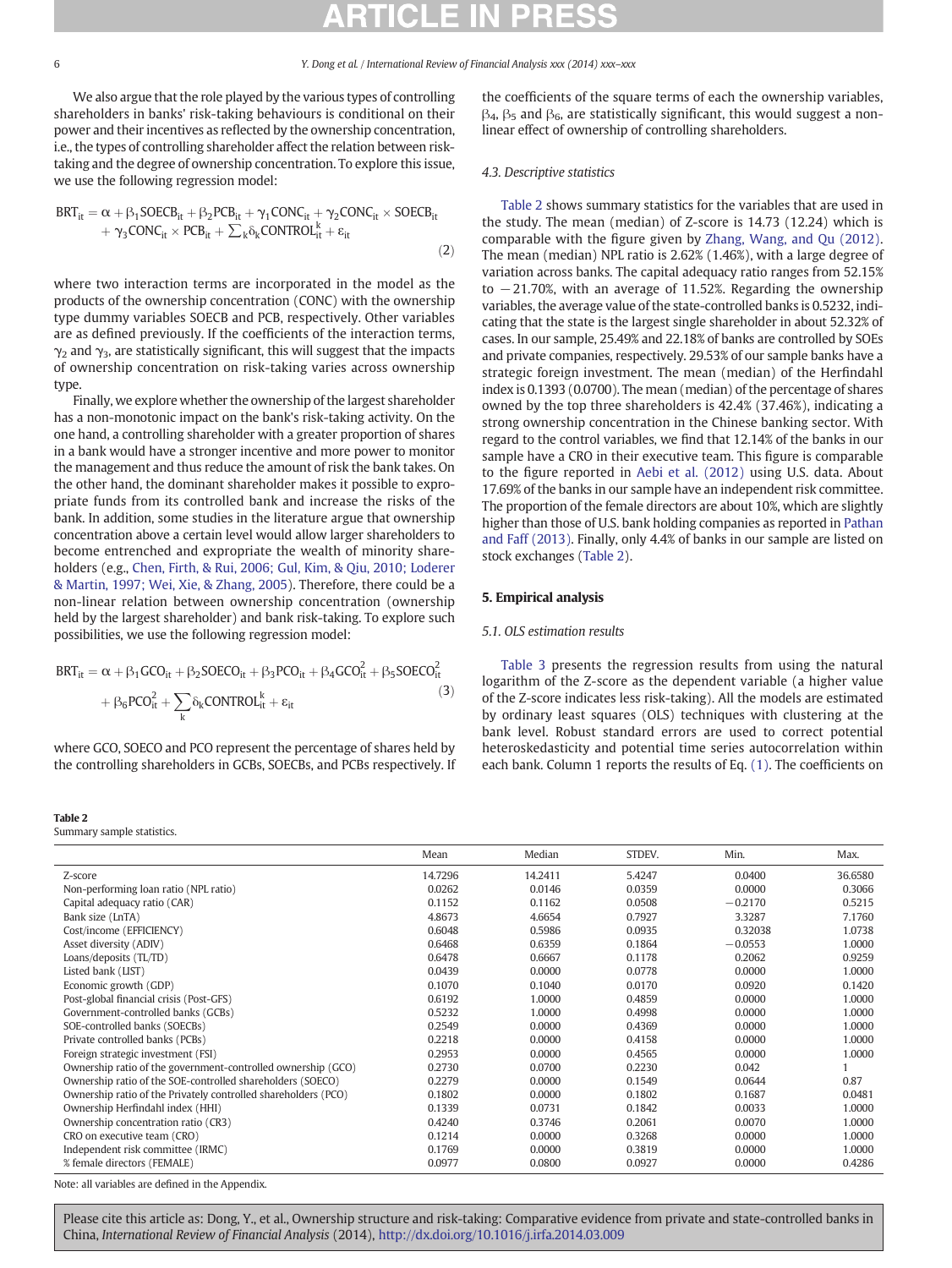<span id="page-6-0"></span>

The impact of ownership structure on the Z-score.

| Dependent variable<br>(LnZ-score) | (1)                                  | (2)                                       | (3)                                  | (4)                                       |
|-----------------------------------|--------------------------------------|-------------------------------------------|--------------------------------------|-------------------------------------------|
| Constant                          | $5.0929***$                          | $4.9384***$                               | $5.1047***$                          | $4.7383***$                               |
| Ln(TA)                            | (16.19)<br>$-0.2851***$<br>$(-3.85)$ | (16.85)<br>$-0.2555***$<br>$(-3.55)$      | (17.39)<br>$-0.2853***$<br>$(-3.96)$ | (18.83)<br>$-0.2780***$<br>$(-3.76)$      |
| <b>EFFICIENCY</b>                 | $-1.4722$ <sup>***</sup>             | $-1.4991$ ***                             | $-1.470^{***}$                       | $-1.4745***$                              |
| ADIV                              | $(-6.57)$<br>0.2113<br>(1.04)        | $(-6.79)$<br>0.2103<br>(0.99)             | $(-6.78)$<br>0.2108<br>(1.06)        | $(-5.63)$<br>0.1462<br>(0.90)             |
| TL/TD                             | 0.1702                               | 0.2595                                    | 0.1663                               | 0.0995                                    |
| GDP growth                        | (0.86)<br>$-5.6249***$<br>$(-4.95)$  | (1.29)<br>$-5.504***$<br>$(-4.85)$        | (0.87)<br>$-5.6229***$<br>$(-5.36)$  | (0.48)<br>$-5.7084***$<br>$(-5.63)$       |
| <b>FSI</b>                        | $-0.0105$<br>$(-0.09)$               | $-0.0165$<br>$(-0.14)$                    | $-0.0089$<br>$(-0.07)$               | $-0.0314$<br>$(-0.25)$                    |
| <b>LIST</b>                       | $0.2855*$                            | 0.2630                                    | $0.2845*$                            | $0.4106**$                                |
| Post-GFS                          | (1.70)<br>$0.2048***$<br>(3.36)      | (1.51)<br>$0.2402***$<br>(3.34)           | (1.66)<br>$0.2084***$<br>(3.23)      | (2.11)<br>$0.1255***$<br>(2.59)           |
| <b>SOECB</b>                      | $0.0368***$                          | $0.0432*$                                 | $0.0587***$                          | $0.0603**$                                |
| PCB                               | (2.53)<br>$0.0303*$                  | (1.69)<br>0.0218                          | (2.97)<br>0.0197                     | (2.10)<br>0.0113                          |
| HНI                               | (1.92)<br>$-0.2764**$<br>$(-2.05)$   | (1.42)<br>$-0.2357*$<br>$(-1.86)$         | (1.48)                               | (1.36)                                    |
| CR <sub>3</sub>                   |                                      |                                           | $-0.3182*$<br>$(-1.80)$              | $-0.2451$ <sup>*</sup><br>$(-1.69)$       |
| <b>IRMC</b>                       | 0.0649                               | 0.0532                                    | 0.0665                               | 0.0929                                    |
| CRO                               | (0.99)<br>$0.2243**$                 | (0.80)<br>$0.2246**$                      | (0.95)<br>$0.2258***$                | (1.51)<br>$0.1754***$                     |
| <b>FEMALE</b>                     | (2.49)<br>$0.5199**$<br>(2.01)       | (2.52)<br>$0.5129$ <sup>*</sup><br>(1.95) | (2.50)<br>0.5236<br>(1.99)           | (2.62)<br>$0.4835$ <sup>*</sup><br>(1.79) |
| <b>HHI*SOECB</b>                  |                                      | $0.8675*$<br>(1.74)                       |                                      |                                           |
| HHI*PCB                           |                                      | $0.5877**$<br>(1.99)                      |                                      |                                           |
| CR3*SOECB                         |                                      |                                           |                                      | $0.6879**$<br>(2.32)                      |
| CR3*PCB                           |                                      |                                           |                                      | $0.4168$ **<br>(2.02)                     |
| No. of observations<br>$R^2$      | 667<br>0.2070                        | 667<br>0.2141                             | 667<br>0.2081                        | 667<br>0.2336                             |
| F-statistics                      | 10.67                                | 9.46                                      | 10.63                                | 9.52                                      |

Notes: This table reports the results from ordinary least squares (OLS) with clustering at the bank level. All variables are defined in the Appendix. Numbers in parentheses are t-statistics, computed using heteroskedasticity-robust standard errors.

⁎ Indicates estimations that are significant at 10% level.

⁎⁎ Indicates estimations that are significant at 5% level.

⁎⁎⁎ Indicates estimations that are significant at 1% level.

SOECB and PCB are significantly positive, indicating that banks controlled by SOEs and private investors tend to take less risk than banks controlled by government agencies. The coefficient on HHI (Herfindahl index) is significantly negative as  $-0.2764$  suggesting that higher ownership concentration could promote risk-taking. Furthermore, we find that the coefficient on CRO to be significantly positive indicating that CROs at the executive level help banks to improve their risk control. The coefficient on board gender diversity (FEMALE) is significantly positive suggesting that including more female directors on boards could help to restrain risk-taking behaviours. Our findings support those of [Almazan and Suarez \(2003\)](#page-9-0) and [Farrell and Hersch \(2005\).](#page-10-0) The independence of the risk committee (IRMC) is found to have no impact on the Z-score. Regarding other control variables, the coefficients are significant and negative for bank size (LnTA) and the cost to income ratio (EFFICIENCY) showing that larger and more inefficient banks tend to take more risks. The coefficients are significant and positive for Postglobal financial crisis (Post-GFS) and listing status of banks indicating that banks tend to take less risk after the global financial crisis and after obtaining a listing (presumably because of the market discipline and scrutiny).

As reported in regression 2, the coefficients on HHI\*SOECB and HHI\*PCB are both significantly positive, showing that concentrated ownership in SOECBs and PCBs enhances risk control. This is in line with the literature that blockholders help to enhance governance quality (e.g., [Shehzad et al., 2010; Shleifer & Vishny, 1986\)](#page-10-0). Since the coefficient on PCB becomes insignificant in regression 2, it is worth noting that the impact of private controlling shareholders to reduce risks is only documented among banks with concentrated ownership. In regressions 3 and 4, we use the ownership ratio of the top three shareholders (CR3) to replace HHI as robustness checks and find that the results remain consistent.

Table 4 presents the results of the regressions with the nonperforming loan ratio (the NPL ratio) as the dependent variable (a lower value of the NPL ratio indicates less risk-taking). The coefficients on SOECB ( $-0.0105$ ) and PCB ( $-0.0104$ ) are negative and statistically and economically significant as shown in regression 1. For a typical bank with the median level of non-performing loan (1.46%), the NPL ratio

Table 4 The impact of ownership structure on the non-performing loan ratio.

| Dependent variable<br>(NPL ratio) | (1)                    | (2)           | (3)              | (4)          |
|-----------------------------------|------------------------|---------------|------------------|--------------|
| Constant                          | $-0.1185***$           | $-0.1076$ *** | ***<br>$-0.1511$ | $-0.1505***$ |
|                                   | $(-3.52)$              | $(-3.86)$     | $(-3.09)$        | $(-3.23)$    |
| Ln(TA)                            | $0.0189**$             | $0.0077$ *    | $0.0172***$      | 0.0150       |
|                                   | (2.03)                 | (1.79)        | (2.14)           | (2.14)       |
| Efficiency                        | $0.1193***$            | $0.1213***$   | $0.1268***$      | $0.1304***$  |
|                                   | (5.19)                 | (5.39)        | (4.77)           | (4.80)       |
| ADIV                              | $-0.0066$              | 0.0037        | $-0.0109$        | $-0.0083$    |
|                                   | $(-0.49)$              | $(-0.31)$     | $(-0.79)$        | $(-0.132)$   |
| TL/TD                             | 0.0216                 | 0.0167        | 0.0168           | 0.0173       |
|                                   | (1.25)                 | (0.97)        | (1.02)           | (1.01)       |
| GDP growth                        | $0.1869**$             | $0.1773**$    | $0.2344**$       | $0.2171**$   |
|                                   | (2.29)                 | (2.13)        | (2.13)           | (2.47)       |
| <b>FSI</b>                        | $-0.0011$              | $-0.0021$     | $-0.0056$        | $-0.0048$    |
|                                   | $(-0.20)$              | $(-0.43)$     | $(-0.87)$        | $(-0.79)$    |
| <b>LIST</b>                       | $-0.0174**$            | $-0.0170***$  | $-0.0223***$     | $-0.0231$    |
|                                   | $(-2.24)$              | $(-2.26)$     | $(-2.33)$        | $(-2.40)$    |
| Post-GFS                          | $-0.0045*$             | $-0.0049*$    | $-0.0038*$       | $-0.0043*$   |
|                                   | $(-1.68)$              | $(-1.69)$     | $(-1.93)$        | (1.70)       |
| <b>SOECB</b>                      | $-0.0105***$           | $-0.0051$     | $-0.0123***$     | 0.0054       |
|                                   | $(-2.69)$              | $(-1.24)$     | $(-2.98)$        | (0.60)       |
| PCB                               | $-0.0104*$             | $-0.0039$     | $-0.0107**$      | 0.0076       |
|                                   | $(-1.92)$              | $(-0.89)$     | $(-2.20)$        | (0.63)       |
| HHI                               | $0.0495*$              | $0.0789**$    |                  |              |
|                                   | (1.78)                 | (2.18)        |                  |              |
| CR3                               |                        |               | $0.0298***$      | $0.0347*$    |
|                                   |                        |               | (1.97)           | (1.80)       |
| IRMC                              | $-0.0153***$           | $-0.0142***$  | $-0.0173***$     | $-0.0172***$ |
|                                   | $(-3.09)$              | $(-3.14)$     | $(-2.83)$        | $(-2.83)$    |
| <b>CRO</b>                        | $-0.0092**$            | $-0.015**$    | $-0.0094**$      | $-0.0089**$  |
|                                   | $(-2.31)$              | $(-2.55)$     | $(-2.36)$        | $(-2.45)$    |
| <b>FEMALE</b>                     | $-0.0381$ <sup>*</sup> | $-0.0299$     | $-0.0423*$       | $-0.0376*$   |
|                                   | $(-1.76)$              | $(-1.55)$     | $(-1.82)$        | $(-1.73)$    |
| HHI*SOECB                         |                        | $-0.0887**$   |                  |              |
|                                   |                        | $(-2.00)$     |                  |              |
| HHI*PCB                           |                        | $-0.1086$ *** |                  |              |
|                                   |                        | $(-2.75)$     |                  |              |
| CR3*SOECB                         |                        |               |                  | $-0.0370*$   |
|                                   |                        |               |                  | $(-1.83)$    |
| CR3*PCB                           |                        |               |                  | $-0.0486**$  |
|                                   |                        |               |                  | $(-2.28)$    |
| No. of observations               | 667                    | 667           | 667              | 667          |
| $R^2$                             | 0.3456                 | 0.3874        | 0.3129           | 0.3219       |
| F-statistics                      | 5.38                   | 4.81          | 4.96             | 4.32         |
|                                   |                        |               |                  |              |

Notes: This table reports the results from ordinary least squares (OLS) with clustering at the bank level. All variables are defined in the Appendix. Numbers in parentheses are t-statistics, computed using heteroskedasticity-robust standard errors.

Indicates estimations that are significant at 10% level.

 $^{**}\,$  Indicates estimations that are significant at 5% level.

⁎⁎⁎ Indicates estimations that are significant at 1% level.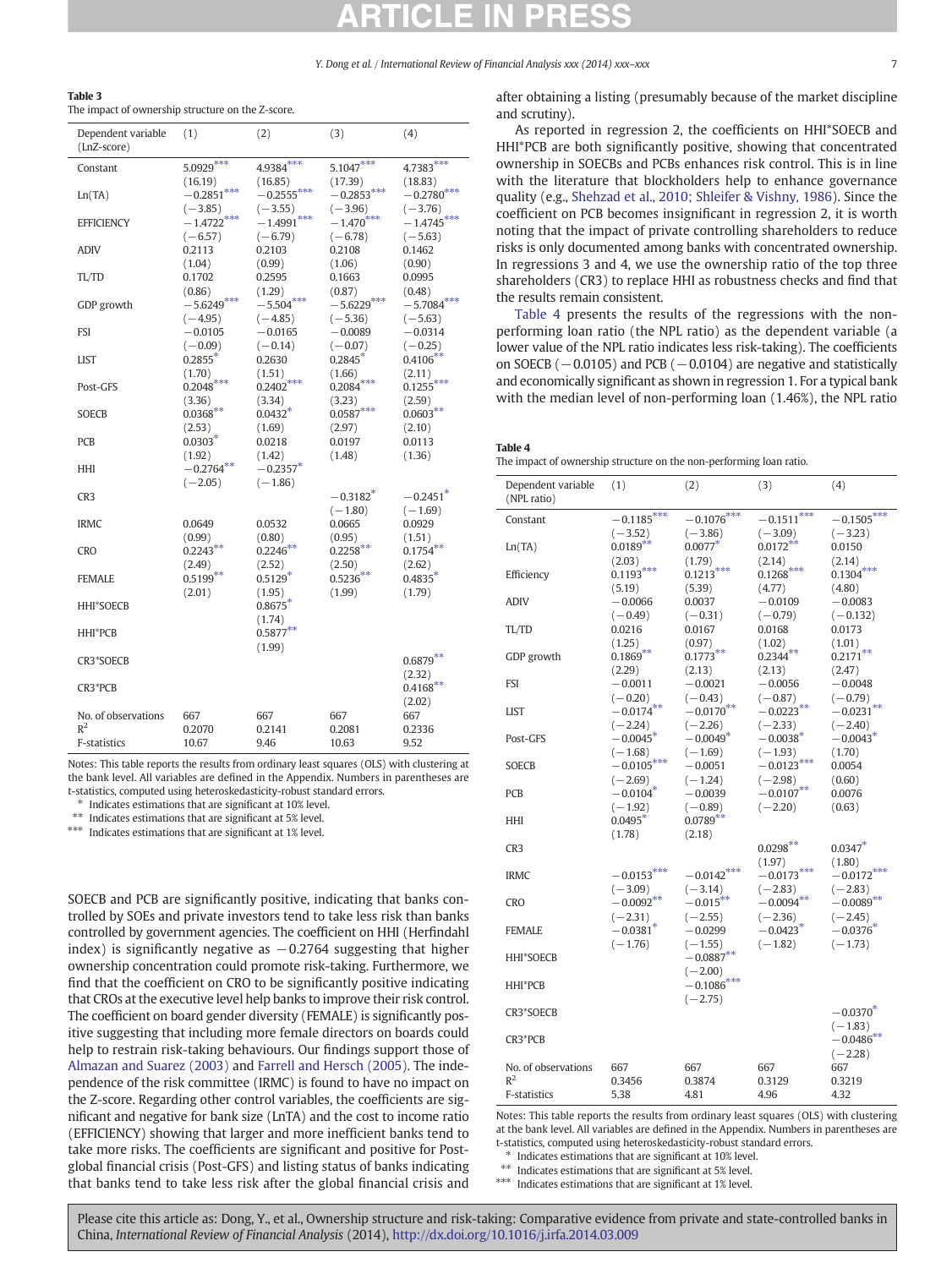<span id="page-7-0"></span>decreases by around 70% to 0.41% when the controlling shareholder in GCBs is replaced by either a SOE or private company. This is consistent with our prediction that the SOECBs and PCBs rather than GCBs tend to take less risk. The coefficients on ownership concentration measures, HHI and CR3, are significantly positive across all models. The results are also economically significant suggesting that banks with concentrated ownership tend to pursue risk-taking activities.

When we incorporate the interaction terms of controlling shareholders' identity and ownership concentration in regressions 2 and 4, the significant and negative coefficients show that a higher degree of ownership concentration further reduces the non-performing loans of SOECBs and PCBs, leading to higher asset quality. Since the coefficients on SOECB and PCB become insignificant in regressions 2 and 4, the impact of private and SOE controlling shareholders to reduce risktaking is only pronounced in banks with concentrated ownership. Finally, the coefficients on IRMC, CRO and FEMALE are negative and significant showing that the independence of the risk committee, the presence of the CRO on the executive team, and a greater number of

### Table 5

The impact of ownership structure on the capital adequacy ratio.

| Dependent variable (CAR) | (1)                    | (2)                       | (3)                    | (4)                      |
|--------------------------|------------------------|---------------------------|------------------------|--------------------------|
| Constant                 | $0.3898***$            | $0.3653***$               | $0.4182***$            | $0.4068***$              |
|                          | (8.76)                 | (10.01)                   | (6.97)                 | (7.20)                   |
| Ln(TA)                   | $-0.0249***$           | $-0.0201***$              | $-0.0308***$           | $-0.0267**$              |
|                          | $(-3.77)$              | $(-4.11)$                 | $(-3.20)$              | $(-3.22)$                |
| Efficiency               | $-0.1382***$           | $-0.1425***$              | $-0.1455***$           | $-0.1516***$             |
|                          | $(-4.51)$              | $(-4.66)$                 | $(-4.29)$              | $(-4.37)$                |
| <b>ADIV</b>              | $0.0320**$             | $0.0559***$               | $0.0362***$            | $0.0359***$              |
|                          | (2.04)<br>$-0.0698***$ | $(-2.70)$<br>$-0.0687***$ | (2.21)<br>$-0.0645***$ | (2.26)<br>$-0.0571***$   |
| TL/TD                    | $(-3.43)$              | $(-3.25)$                 | $(-3.39)$              |                          |
| GDP growth               | $-0.5659***$           | $-0.541$ <sup>***</sup>   | $-0.6111$              | $(-2.92)$<br>$0.5843***$ |
|                          | $(-5.19)$              | $(-5.29)$                 | $(-5.05)$              | $(-4.99)$                |
| <b>FSI</b>               | 0.0088                 | 0.0079                    | $0.0128*$              | 0.0113                   |
|                          | (1.39)                 | (1.26)                    | (1.71)                 | (1.60)                   |
| <b>LIST</b>              | $0.0283***$            | $0.0246***$               | $0.337***$             | $0.0340***$              |
|                          | (2.83)                 | (2.73)                    | (2.82)                 | (2.90)                   |
| Post-GFS                 | $0.0092**$             | $0.0105***$               | $0.0126***$            | $0.0908*$                |
|                          | (2.10)                 | (2.41)                    | (2.24)                 | (1.85)                   |
| SOECB                    | $0.0139***$            | 0.0028                    | $0.0126***$            | $0.0197*$                |
|                          | (2.03)                 | (0.41)                    | (1.97)                 | (1.76)                   |
| <b>PCB</b>               | 0.0032                 | $-0.0032$                 | 0.0038                 | $-0.0156$                |
|                          | (0.65)                 | $(-0.72)$                 | (0.86)                 | $(-1.30)$                |
| HHI                      | $-0.0645***$           | $-0.0749**$               |                        |                          |
|                          | $(-1.98)$              | $(-2.02)$                 |                        |                          |
| CR <sub>3</sub>          |                        |                           | $-0.0366*$             | $-0.0371$ <sup>*</sup>   |
|                          |                        |                           | $(-1.73)$<br>$0.0137*$ | $(-1.80)$                |
| <b>IRMC</b>              | $0.0122$ <sup>*</sup>  | 0.0102                    |                        | 0.0120                   |
| <b>CRO</b>               | (1.79)<br>$0.0172***$  | (1.63)<br>$0.0182***$     | (1.78)<br>$0.0171***$  | (1.55)<br>$0.0167***$    |
|                          | (2.94)                 | (2.99)                    | (3.04)                 | (3.11)                   |
| <b>FEMALE</b>            | $0.0496*$              | $0.0422$ <sup>*</sup>     | $0.0528*$              | $0.0486*$                |
|                          | (1.87)                 | (1.70)                    | (1.86)                 | (1.82)                   |
| HHI*SOECB                |                        | $0.1389**$                |                        |                          |
|                          |                        | (2.30)                    |                        |                          |
| HHI*PCB                  |                        | $0.0989**$                |                        |                          |
|                          |                        | (2.13)                    |                        |                          |
| CR3*SOECB                |                        |                           |                        | $0.0729***$              |
|                          |                        |                           |                        | (2.79)                   |
| CR3*PCB                  |                        |                           |                        | 0.0492                   |
|                          |                        |                           |                        | (1.53)                   |
| No. of observations      | 667                    | 667                       | 667                    | 667                      |
| $R^2$                    | 0.3416                 | 0.3643                    | 0.3290                 | 0.3406                   |
| F-statistics             | 6.01                   | 7.29                      | 5.64                   | 5.33                     |

Notes: This table reports the results from ordinary least squares (OLS) with clustering at the bank level. All variables are defined in the Appendix. Numbers in parentheses are t-statistics, computed using heteroskedasticity-robust standard errors.

⁎ Indicates estimations that are significant at 10% level.

⁎⁎ Indicates estimations that are significant at 5% level.

\*\*\* Indicates estimations that are significant at 1% level.

women on the board all help improve banks' risk management and reduce their non-performing loans.

Table 5 presents the results based on the third risk measure of risktaking, namely the capital adequacy ratio (CAR). A higher value of CAR indicates less risk-taking. The coefficients on SOECB are significantly positive in regressions 1, 3, and 4, while the coefficients on PCB are not significant. This indicates lower risk-taking in SOECBs, but not in PCBs, when compared with the GCBs. The coefficients on HHI and CR3 are statistically significant and negative showing that concentrated ownership helps to increase CAR. When the interaction terms of the controlling shareholder identity and ownership concentration are incorporated in regressions 2 and 4, the coefficients for HHI\*SOECB and CR3\*SOECB are significant and positive while these for SOECB itself become insignificant. This shows that the positive impact of SOE controlling shareholders on increasing CAR and reduced risks are only pronounced among banks with concentrated ownership. Similarly, we find that the coefficients for HHI\*PCB are positive and statistically significant at the 5% level, suggesting that the PCBs with concentrated ownership tend to take less risk than those with dispersed ownership.

[Table 6](#page-8-0) reports the results of Eq. [\(3\)](#page-5-0) that examines how the ownership ratio of various types of controlling shareholder affects the banks' risk taking behaviours. For each of the risk measures, we run two types of OLS regressions, one (regressions 1, 3 and 5) intended to capture the linear impact, and one (columns 2, 4 and 6) intended to capture the non-linear impact by including squared terms  $GCO<sup>2</sup>$ , SOECO<sup>2</sup>, and PCO<sup>2</sup>. The coefficients on GCO are significantly positive in the regression of NPL ratio (regression 3) and negative in the regression of CAR (regression 5), suggesting that the higher the ownership ratio of the government controlling shareholders, the higher the risks taken by the banks. In regressions 4 and 6, the coefficients on the quadratic terms ( $GCO<sup>2</sup>$ ) are statistically significant and positive, while the coefficients on the level terms (GCO) become insignificant. The results suggest that when the government-controlled ownership is at a low level, the controlling shareholder does not significantly affect the bank's risk taking behaviours. However, a further increase in government ownership concentration may create control ambitions and the capability for the controlling shareholder to expropriate minority shareholders by taking extra risks. In addition, we find that the coefficients on SOECO are statistically significant but not the coefficients of  $SOECO<sup>2</sup>$ , suggesting a linear relationship between SOE ownership concentration and bank risk taking. Higher ownership concentration increases the incentive and power for a SOE controlling shareholder to monitor management and reduce bank risk-taking: the larger is the ownership of the SOE controlling shareholder, the less risk the banks take. Regarding private controlling ownership, we find that the coefficients on the quadratic terms ( $PCO<sup>2</sup>$ ) are statistically significant and positive only in the Z-score model, suggesting that high levels of private controlling ownership help banks to control their risks in terms of the Z-score. Finally, the results also show that a higher foreign ownership could reduce banks' risk-taking.

# 5.2. Robustness checks

This section intends to address the concern of endogeneity. We first argue that our setting is unlikely to be subject to the endogeneity problem because the type of controlling shareholders of Chinese banks is exogenously determined by the Chinese regulatory authorities according to the agenda of the reform and relevant policies. However, as a robustness check we apply the system generalized method of moments (GMM) to further mitigate the concern about endogeneity. The system GMM estimation results for Eq. [\(1\)](#page-4-0) are presented in [Table 7](#page-9-0). The results show that SOE controlled banks tend to take less risk than government controlled banks and concentrated ownership leads to more risk-taking behaviours. Private controlled banks also tend to control the risk by reducing the non-performing loans.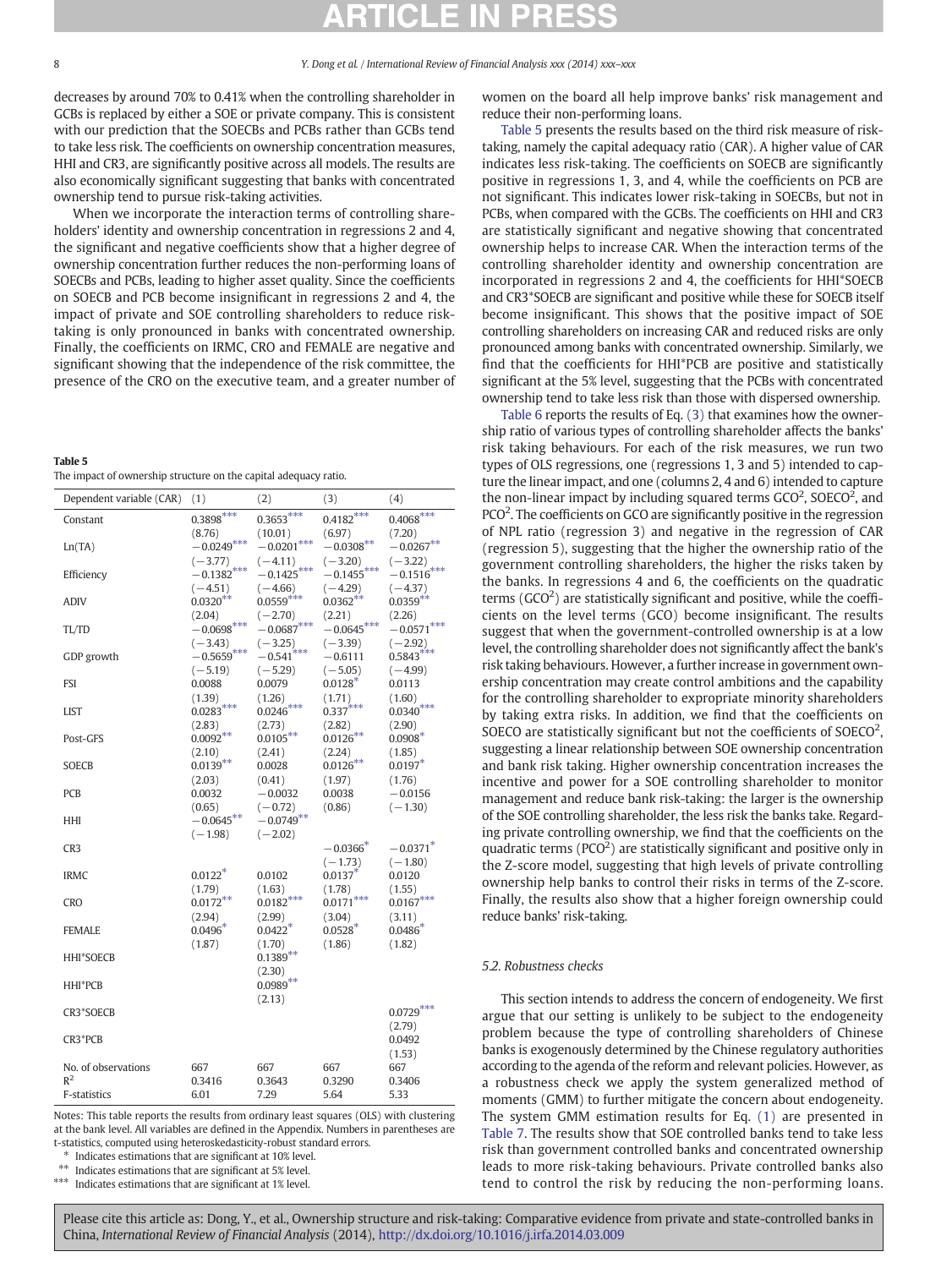# <span id="page-8-0"></span>Table 6

The impact of ownership ratios of controlling shareholders on banks' risk-taking behaviour.

| Models                | (1)                                  | (2)                                  | (3)                                 | (4)                                 | (5)                                 | (6)                                  |
|-----------------------|--------------------------------------|--------------------------------------|-------------------------------------|-------------------------------------|-------------------------------------|--------------------------------------|
| Dependent variables   | Ln(Z-scores)                         |                                      | NPL ratio                           |                                     | CAR                                 |                                      |
| Constant              | $4.8039***$                          | $4.7862***$                          | $-0.0975***$                        | $-0.0709***$                        | $0.3379***$                         | $0.3152***$                          |
| Ln(TA)                | (16.15)<br>$-0.2019***$<br>$(-3.68)$ | (15.08)<br>$-0.1947***$<br>$(-3.70)$ | $(-3.52)$<br>0.0048<br>(1.23)       | $(-3.22)$<br>$-0.0013$<br>$(-0.38)$ | (9.14)<br>$-0.0140***$<br>$(-3.16)$ | (12.06)<br>$-0.0103***$<br>$(-3.41)$ |
| Efficiency            | $-1.5083***$                         | $-1.4994***$                         | $0.1283***$                         | $0.1241***$                         | $-0.1470$ ***                       | $-0.1433^{***}$                      |
| <b>ADIV</b>           | $(-7.12)$<br>0.0916<br>(0.62)        | $(-7.07)$<br>0.0956<br>(0.0.57)      | (4.93)<br>$-0.0019$<br>$(-0.16)$    | (5.46)<br>0.0046<br>(0.42)          | $(-4.20)$<br>$0.0288*$<br>(1.89)    | $(-4.53)$<br>0.0214<br>(1.54)        |
| TL/TD                 | 0.1425<br>(0.74)                     | 0.2362<br>(0.109)                    | 0.0135<br>(0.80)                    | 0.0102<br>(0.59)                    | $-0.0548***$<br>$(-2.86)$           | $-0.0511***$<br>$(-2.40)$            |
| GDP growth            | $-5.0587***$                         | $-5.1367***$                         | $0.1495*$                           | $0.0054***$                         | $-0.4963***$                        | $-0.5045***$                         |
| Post-GFS              | $(-4.27)$<br>$0.1128***$<br>(2.75)   | $(-4.37)$<br>0.0943<br>(1.90)        | (1.86)<br>$-0.0056***$<br>$(-2.12)$ | (3.71)<br>$-0.0045*$<br>$(-1.66)$   | $(-4.44)$<br>0.0067<br>(1.74)       | $(-4.73)$<br>0.0058<br>(1.52)        |
| GCO                   | $-0.2163$<br>$(-0.95)$               | $-0.5366$<br>$(-1.03)$               | $0.0614**$<br>(2.42)                | $-0.0704$<br>$(-1.57)$              | $-0.0601^{**}$<br>$(-2.05)$         | 0.0424<br>(0.79)                     |
| SOECO                 | $0.3653*$<br>(2.03)                  | $1.1357*$<br>(1.86)                  | $-0.0508***$<br>$(-2.05)$           | $-0.0743**$<br>(2.04)               | $0.0385*$<br>(1.92)                 | 0.0351<br>(0.56)                     |
| PCO                   | 0.0688                               | $-0.8191$                            | $-0.084$                            | $-0.0485$                           | $-0.0292$                           | 0.0353                               |
| <b>FSO</b>            | (0.37)<br>$0.6060*$<br>(1.76)        | $(-1.40)$<br>0.7266<br>(1.92)        | $(-0.38)$<br>$-0.0351$<br>$(-1.32)$ | $(-0.84)$<br>$-0.0969$<br>$(-1.08)$ | $(-1.11)$<br>$0.0799**$<br>(2.32)   | (0.67)<br>$0.0727**$<br>(2.18)       |
| GCO <sup>2</sup>      |                                      | 0.1896                               |                                     | $0.1621***$                         |                                     | $-0.1359*$                           |
| SOECO <sup>2</sup>    |                                      | (0.26)<br>1.8186<br>(1.34)           |                                     | (2.22)<br>0.0785<br>(1.50)          |                                     | $(-1.80)$<br>$-0.0241$<br>$(-0.27)$  |
| PCO <sup>2</sup>      |                                      | $1.2565***$<br>(2.07)                |                                     | 0.0263<br>(0.43)                    |                                     | 0.0471<br>(0.89)                     |
| <b>IRMC</b>           | 0.0678                               | 0.0669                               | $-0.0157***$<br>$(-2.83)$           | $-0.0108***$<br>$(-2.98)$           | 0.0117<br>(1.58)                    | 0.0077                               |
| CRO                   | (0.98)<br>$0.1871**$<br>(2.45)       | (1.09)<br>$0.1978***$<br>(2.62)      | $-0.0079$ <sup>*</sup><br>$(-1.85)$ | $-0.0074$ <sup>*</sup><br>$(-1.93)$ | $0.0143***$<br>(2.17)               | (1.32)<br>$0.0143***$<br>(2.27)      |
| <b>FEMALE</b>         | $0.5289**$<br>(2.01)                 | $0.5489**$<br>(2.09)                 | $-0.0367*$<br>$(-1.72)$             | $-0.0239$<br>$(-1.25)$              | $0.0500*$<br>(1.87)                 | 0.0393<br>(1.58)                     |
| No. of observations   | 667                                  | 667                                  | 667                                 | 667                                 | 667                                 | 667                                  |
| $R^2$<br>F-statistics | 0.1989<br>12.16                      | 0.2095<br>10.23                      | 0.3306<br>4.78                      | 0.3908<br>5.3                       | 0.3292<br>6.46                      | 0.3567<br>9.39                       |

Notes: This table reports the results from ordinary least squares (OLS) with clustering at the bank level. All variables are defined in the Appendix. Numbers in parentheses are t-statistics, computed using heteroskedasticity-robust standard errors.

Indicates estimations that are significant at 10% level.

⁎⁎ Indicates estimations that are significant at 5% level.

⁎⁎⁎ Indicates estimations that are significant at 1% level.

Overall, the GMM results are generally consistent with the main findings. $11$ 

# 6. Conclusion

The "Principles for enhancing sound corporate governance" ([BCBS,](#page-9-0) [2010\)](#page-9-0) issued by the Basel Committee on Banking Supervision (BCBS) highlighted the possible inappropriate influence from the controlling shareholders of banks and the serious consequence of excessive risktaking of banks on the economy. The ongoing reform in the banking sector in China also largely focuses on the ownership structure in order to improve the efficiency and prudence of Chinese banks. To shed light on this interesting yet under-researched issue, our study examines how ownership structure and risk management-related corporate governance influence the risk-taking behaviour of Chinese banks. Based on the type of controlling shareholder, we classify Chinese commercial banks into government-controlled banks (GCBs), SOEcontrolled banks (SOECBs), and privately controlled banks (PCBs). Our empirical results show that SOECBs and PCBs take less risk when compared with GCBs. The results support our argument that the incentives to engage in prudent lending practices and to adhere to commercial objectives are weak for banks controlled by the government. We also find that the effect to reduce risks by the SOE and private controlling shareholders is more pronounced among banks with concentrated ownership.

Our findings should have relevance for the work of policy makers. Market-oriented SOEs seem to be more efficient controlling shareholders for firms in countries with weak institutional environments ([Stiglitz, 1999\)](#page-10-0). Therefore, an important policy implication of this study is that the Chinese government should continue to transfer its bank ownership to marketized SOEs as this helps to improve the stability of the Chinese banking system. Secondly, because concentrated ownership has been found to further promote risk control in SOECBs and PCBs, Chinese banking regulators should be cautious about the dispersed ownership of banks. In the weak governance environment of China, investors with dispersed ownerships could find it difficult to exert an impact on bank management. Finally, this study finds evidence that listing banks on the stock market could enhance their governance procedures and reduce the level of risk-taking. Chinese authorities should encourage banks to list on the stock exchanges, which exert effective discipline over bank management and in turn restrains bankers from taking excessive risks.

 $11$  The untabulated GMM estimation results for Eqs. [\(2\) and \(3\)](#page-5-0) remain consistent with our main findings and are available upon request.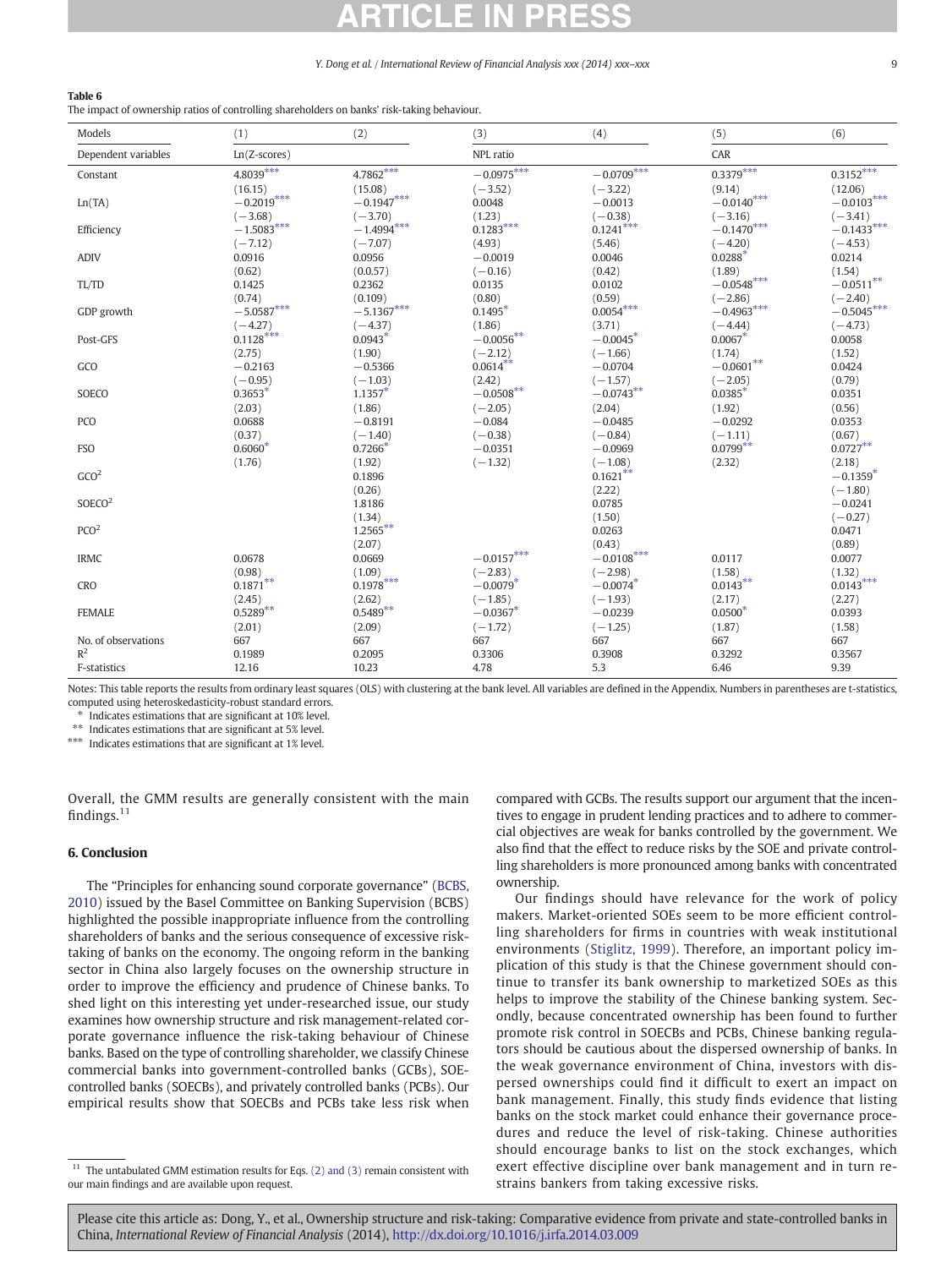# Table 7

Robustness checks with generalized method of moment (GMM) estimates.

| Dependent variables | $Ln(Z-scores)$ | NPL ratio    | CAR          |
|---------------------|----------------|--------------|--------------|
| Constant            | 1.8184         | $0.2456***$  | 0.0158       |
|                     | (0.86)         | (2.04)       | (0.11)       |
| Ln(TA)              | $-0.0567$      | $-0.3174*$   | $0.0671***$  |
|                     | $(-0.16)$      | $(-1.78)$    | (2.49)       |
| Efficiency          | $-0.9491***$   | 0.1718       | $-0.0729$    |
|                     | $(-3.92)$      | (1.20)       | $(-1.26)$    |
| <b>ADIV</b>         | 0.7500         | $-0.0645$    | $-0.0015$    |
|                     | (0.99)         | $(-1.30)$    | $(-0.04)$    |
| TL/TD               | $2.5832*$      | $-0.2354$    | $-0.1531**$  |
|                     | (1.67)         | $(-1.10)$    | $(-1.97)$    |
| GDP growth          | $-7.0498**$    | 0.2182       | $-0.0901$    |
|                     | $(-1.98)$      | (1.09)       | $(-0.34)$    |
| <b>FSI</b>          | 0.0685         | $-0.0039$    | $-0.0654$    |
|                     | (0.16)         | $(-0.22)$    | $(-1.36)$    |
| <b>LIST</b>         | $0.8512***$    | $-0.0443**$  | 0.3619       |
|                     | (2.29)         | $(-2.13)$    | (1.08)       |
| Post-GFS            | $-1.518$       | $-0.0050$    | 0.0063       |
|                     | $(-1.39)$      | $(-0.76)$    | (0.73)       |
| <b>SOECB</b>        | $0.4813***$    | $-0.0404**$  | $0.1375***$  |
|                     | (2.27)         | $(-2.20)$    | (3.07)       |
| <b>PCB</b>          | 1.2715         | $-0.0750**$  | $-0.1202$    |
|                     | (1.35)         | $(-2.08)$    | $(-1.94)$    |
| HHI                 | $-0.3268$      | $0.1462**$   | $-0.2382***$ |
|                     | $(-0.89)$      | (2.22)       | (3.67)       |
| <b>IRMC</b>         | $-0.7489$      | $-0.1014$    | $-0.0078$    |
|                     | $(-1.39)$      | $(-0.49)$    | $(-0.35)$    |
| <b>CRO</b>          | $0.2986*$      | $-0.0431$ *  | $0.0536***$  |
|                     | (1.80)         | $(-1.74)$    | (1.99)       |
| <b>FEMALE</b>       | 0.5614         | $-0.2902***$ | $0.3015***$  |
|                     | (0.29)         | $(-4.73)$    | (2.86)       |
| AR(1)/AR(2)         | 0.136/0.497    | 0.329/0.828  | 0.136/0.497  |
| Sargan/Hansen tests | 0.673/0.969    | 0.982/0.948  | 0.908/0.548  |

Notes: This table reports the results from two step system generalized method of moments (GMM). All variables are defined in the Appendix. Numbers in parentheses are z-statistics, Sargan and Hansen are the p value of the Sargan and Hansen test statistics of over-identifying restrictions. AR(1)/AR(2) reports the p value of the first- and secondorder autocorrelation test statistics.

 $*$  Indicates estimations that are significant at 10% level.

Indicates estimations that are significant at 5% level.

\*\*\* Indicates estimations that are significant at 1% level.

# Appendix A. Definition of variables and data source

# References

Admati, A.R., Pfleiderer, P., & Zechner, J. (1994). [Large shareholder activism, risk sharing,](http://refhub.elsevier.com/S1057-5219(14)00046-5/rf0005) and fi[nancial market equilibrium.](http://refhub.elsevier.com/S1057-5219(14)00046-5/rf0005) Journal of Political Economy, 102(6), 1097–1130.

Aebi, V., Sabato, G., & Markus, S. (2012). [Risk management, corporate governance, and](http://refhub.elsevier.com/S1057-5219(14)00046-5/rf0010) bank performance in the financial crisis. [Journal of Banking & Finance](http://refhub.elsevier.com/S1057-5219(14)00046-5/rf0010), 36(12), 3213–[3226.](http://refhub.elsevier.com/S1057-5219(14)00046-5/rf0010)

Agoraki, M. E. K., Delis, M.D., & Pasiouras, F. (2011). [Regulations, competition and bank](http://refhub.elsevier.com/S1057-5219(14)00046-5/rf0015) [risk-taking in transition countries.](http://refhub.elsevier.com/S1057-5219(14)00046-5/rf0015) Journal of Financial Stability, 7(1), 38–48.

Almazan, A., & Suarez, J. (2003). [Entrenchment and severance pay in optimal governance](http://refhub.elsevier.com/S1057-5219(14)00046-5/rf0020) structures. [Journal of Finance](http://refhub.elsevier.com/S1057-5219(14)00046-5/rf0020), 58, 519–547.

Altunbas, Y., Gardener, E. P.M., Molyneux, P., & Moore, B. (2001). Effi[ciency in European](http://refhub.elsevier.com/S1057-5219(14)00046-5/rf0025) banking. [European Economic Review](http://refhub.elsevier.com/S1057-5219(14)00046-5/rf0025), 45(10), 1931–1955.

Angkinand, A., & Wihlborg, C. (2010). [Deposit insurance coverage, ownership, and banks'](http://refhub.elsevier.com/S1057-5219(14)00046-5/rf0030) risk-taking in emerging markets. [Journal of International Money and Finance](http://refhub.elsevier.com/S1057-5219(14)00046-5/rf0030), 29(2), 252–[274.](http://refhub.elsevier.com/S1057-5219(14)00046-5/rf0030)

Azofra, V., & Santamaría, M. (2011). [Ownership, control, and pyramids in Spanish](http://refhub.elsevier.com/S1057-5219(14)00046-5/rf0035) commercial banks. [Journal of Banking & Finance](http://refhub.elsevier.com/S1057-5219(14)00046-5/rf0035), 35(6), 1464–1476.

Barry, T. A., Lepetit, L., & Tarazi, A. (2011). [Ownership structure and risk in publicly held](http://refhub.elsevier.com/S1057-5219(14)00046-5/rf0040) and privately owned banks. [Journal of Banking & Finance](http://refhub.elsevier.com/S1057-5219(14)00046-5/rf0040), 35, 1327–1340.

- Basel Committee on Banking Supervision (2010). [Principles for enhancing sound corporate](http://refhub.elsevier.com/S1057-5219(14)00046-5/rf0390) [governance.](http://refhub.elsevier.com/S1057-5219(14)00046-5/rf0390) Basel: BIS.
- Berger, A. N., Clarke, G. R. G., Cull, R., Klapper, L., & Udell, G. F. (2005). [Corporate](http://refhub.elsevier.com/S1057-5219(14)00046-5/rf0050) [governance and bank performance: A joint analysis of the static, selection, and](http://refhub.elsevier.com/S1057-5219(14)00046-5/rf0050) [dynamic effects of domestic, foreign, and state ownership.](http://refhub.elsevier.com/S1057-5219(14)00046-5/rf0050) Journal of Banking & [Finance](http://refhub.elsevier.com/S1057-5219(14)00046-5/rf0050), 29, 2179–2221.

Berger, A. N., Hasan, I., & Zhou, M. (2009). [Bank ownership and ef](http://refhub.elsevier.com/S1057-5219(14)00046-5/rf0055)ficiency in China: What [will happen to the world's largest nation?](http://refhub.elsevier.com/S1057-5219(14)00046-5/rf0055) Journal of Banking & Finance, 33, 113-130.

Berger, A. N., Kick, T., & Schaeck, K. (2014). [Executive board composition and bank risk](http://refhub.elsevier.com/S1057-5219(14)00046-5/rf0395) taking. [Journal of Corporate Finance](http://refhub.elsevier.com/S1057-5219(14)00046-5/rf0395) (in press).

Berger, A. N., & Mester, L. J. (1997). [Inside the black box: What explains differences in the](http://refhub.elsevier.com/S1057-5219(14)00046-5/rf0060) efficiencies of financial institutions? [Journal of Banking & Finance](http://refhub.elsevier.com/S1057-5219(14)00046-5/rf0060), 21, 895-947

Berglöf, E., & Roland, G. (1998). [Soft budget constraints and banking in transition.](http://refhub.elsevier.com/S1057-5219(14)00046-5/rf0065) Journal [of Comparative Economics](http://refhub.elsevier.com/S1057-5219(14)00046-5/rf0065), 26, 18–40.

Bhattacharyya, A., Lovell, C. A. K., & Sahay, P. (1997). [The impact of liberalisation on the](http://refhub.elsevier.com/S1057-5219(14)00046-5/rf0070) productive effi[ciency of Indian commercial banks.](http://refhub.elsevier.com/S1057-5219(14)00046-5/rf0070) European Journal of Operational [Research](http://refhub.elsevier.com/S1057-5219(14)00046-5/rf0070), 98(2), 332–345.

Bonin, J. P., Hasan, I., & Wachtel, P. (2005). Bank performance, effi[ciency and ownership in](http://refhub.elsevier.com/S1057-5219(14)00046-5/rf0075) transition countries. [Journal of Banking & Finance](http://refhub.elsevier.com/S1057-5219(14)00046-5/rf0075), 29, 31–53.

Boyd, J. H., Gianni, D. N., & Jalal, A.M. (2006). [Bank risk-taking and competition revisited: New](http://refhub.elsevier.com/S1057-5219(14)00046-5/rf0400) theory and new evidence. [IMF working papers 06/297. International Monetary Fund.](http://refhub.elsevier.com/S1057-5219(14)00046-5/rf0400)

Boyd, J. H., & Graham, S. L. (1986, Spring). [Risk, regulation, and bank holding company](http://refhub.elsevier.com/S1057-5219(14)00046-5/rf0405) expansion into nonbanking. [Federal Reserve Bank of Minneapolis Quarterly Review](http://refhub.elsevier.com/S1057-5219(14)00046-5/rf0405),  $10(2)$ , 2–17.

Brown, C., & Dinç, S. (2011). [Too many to fail? Evidence of regulatory forbearance when](http://refhub.elsevier.com/S1057-5219(14)00046-5/rf0080) [the banking sector is weak.](http://refhub.elsevier.com/S1057-5219(14)00046-5/rf0080) Review of Financial Studies, 24, 1378–1405.

Cao, J., Lemmon, M., Tian, G., & Pan, X. (2011). Political promotion, CEO compensation, and their effect on firm performance. Research Collection, Lee Kong Chian School of Business (Open Access). Available at. <http://works.bepress.com/xpan/1>

CBRC (2010). [CBRC annual report.](http://refhub.elsevier.com/S1057-5219(14)00046-5/rf0100) Beijing: CBRC.

| Variables                                       | Definition                                                                                                                                                             |
|-------------------------------------------------|------------------------------------------------------------------------------------------------------------------------------------------------------------------------|
| Z-score                                         | $\frac{ROA+ETA}{ORROA}$ , where ROA is return on assets, E/TA is the ratio of equity to total assets and $\sigma$ (ROA) is the standard deviation of return on assets. |
| Non-performing loan ratio (NPL ratio)           | Ratio of non-performing loans to total loans                                                                                                                           |
| Capital adequacy ratio (CAR)                    | Risk-weighted capital adequacy ratio                                                                                                                                   |
| Bank size (LnTA)                                | Log of total assets of a bank                                                                                                                                          |
| Cost/income (EFFICIENCY)                        | Ratio of total costs to total income                                                                                                                                   |
| Asset diversity (ADIV)                          | $1 - \frac{\text{Net loans} - \text{Other earning assets}}{\text{Total earning assets}}$                                                                               |
| Loans/deposits (TL/TD)                          | Ratio of total loans to total funding                                                                                                                                  |
| Listing status (LIST)                           | A dummy variable equal to 1 if a bank has been listed at the end of the year and 0 otherwise                                                                           |
| Economic growth (GDP %)                         | Annual growth rate of GDP                                                                                                                                              |
| Post-global financial crisis (Post-GFS)         | A dummy variable equal to 1 for the period following the start of the global financial crisis (2008–2011) and 0 otherwise                                              |
| Government-controlled banks (GCBs)              | A dummy variable equal to 1 if the biggest shareholder is a state bureau or a state asset operating company and 0 otherwise.                                           |
| (Omitted)                                       |                                                                                                                                                                        |
| SOE-controlled banks (SOECBs)                   | A dummy variable equal to 1 if the biggest shareholder is a state-owned enterprise (SOE) and 0 otherwise                                                               |
| Privately controlled banks (PCBs)               | A dummy variable equal to 1 if the biggest shareholder is a private firm or individual and 0 otherwise                                                                 |
| Foreign strategic investment (FSI)              | A dummy variable equal to 1 if a bank has foreign strategic investment and 0 otherwise                                                                                 |
| Government-controlled ownership<br>(GCO)        | The percentage of shares owned by a state bureau or a state asset operating company if that owner is the largest shareholder                                           |
| SOE-controlled ownership (SOECO)                | The percentage of shares owned by a SOE if that owner is the largest shareholder                                                                                       |
| Privately controlled ownership (PCO)            | The percentage of shares owned by a private company (or an individual) if that owner is the largest shareholder                                                        |
| Foreign strategic ownership (FSO)               | The percentage of shares owned by foreign strategic investors                                                                                                          |
| Ownership Herfindahl index (HHI)                | Herfindahl index based on the ownership held by the ten largest shareholders of the bank.                                                                              |
| Ownership concentration ratio (CR3)             | The percentage of shares owned by the top three shareholders                                                                                                           |
| CRO on the executive team (CRO)                 | A dummy variable equal to 1 if the Chief Risk Officer (CRO) is a member of the executive team and 0 otherwise.                                                         |
| Independent risk management<br>committee (IRMC) | A dummy variable equal to 1 if the chair of the committee is an independent director and 0 otherwise.                                                                  |
| % female directors (FEMALE)                     | The proportion of female directors on the board                                                                                                                        |

<span id="page-9-0"></span>